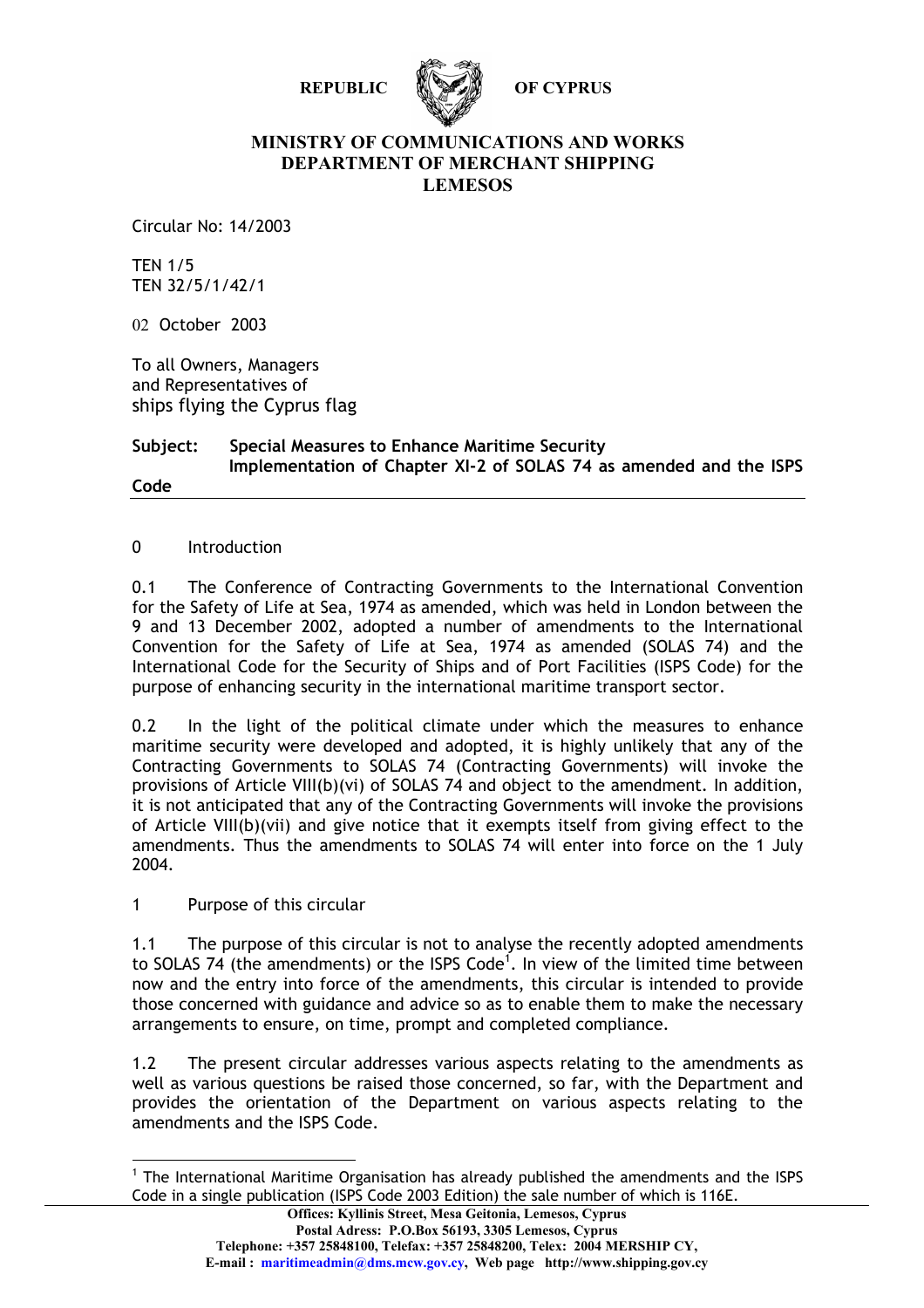1.3 This circular will be followed, during the next few weeks, by a further advice and guidance in the areas which are specified in this circular, as well as, on the European Union legislation (see below) in the area of ship and port facility security.

1.4 In case the Department receives any requests for further advice or guidance, the various answers, if these relate to issues of general interest, will be consolidated from time to time and issued in the form of a circular supplementing the present one.

1.5 However, the Department strongly urges all parties concerned to start making the necessary arrangements NOW and NOT to wait any longer.

1.6 It should be noted that the present circular addresses ships and does not cover port facilities.

# *2 Expected European Union legislation*

2.1 The draft of a proposed Regulation of the European Parliament and of the Council on enhancing ship and port facility security is at an advanced stage (the draft EU Regulation).

2.2 The main objective of the draft EU Regulation is to introduce and implement European Community measures aimed at enhancing the security of ships used in either international trade or domestic shipping and associated port facilities in the face of threats of intentional unlawful acts.

2.3 The draft EU Regulation is also intended to provide a basis for harmonised interpretation and implementation and European Community monitoring of the special measures to enhance maritime security contained in chapter XI-2 of SOLAS 74 and in the ISPS Code.

2.4 This legislation will be applicable to Cyprus and will also apply to ships, irrespective of the flag they are flying, visiting port facilities located within the territory of the Members of the European Union and of the Members of the European Economic Area.

# *3 Some background information*

3.1 Although the work within the International Maritime Organisation (IMO) was initiated as a result of the "9/11 events" the outcomes (i.e. the amendments) address all aspects of security in the international maritime transport sector.

3.2 In this respect, attention is drawn to the definition of security incident (Regulation<sup>2</sup> XI-2/1.13 - Definitions) which provides that *security incident means any suspicious act or circumstance threatening the security of a ship, including a mobile offshore drilling unit and a high speed craft, or of a port facility<sup>3</sup> or of any ship/port interface<sup>4</sup> or any ship-to-ship activity<sup>5</sup>* .

 $\frac{1}{2}$  Any reference, in this circular, to "chapter" or "regulation", unless indicated otherwise, is a reference to a chapter or regulation of SOLAS 74.

<sup>&</sup>lt;sup>3</sup> Defined in regulation XI-2/1.9.

<sup>4</sup> Defined in regulation XI-2/1.8.

<sup>&</sup>lt;sup>5</sup> Defined in regulation XI-2/1.10.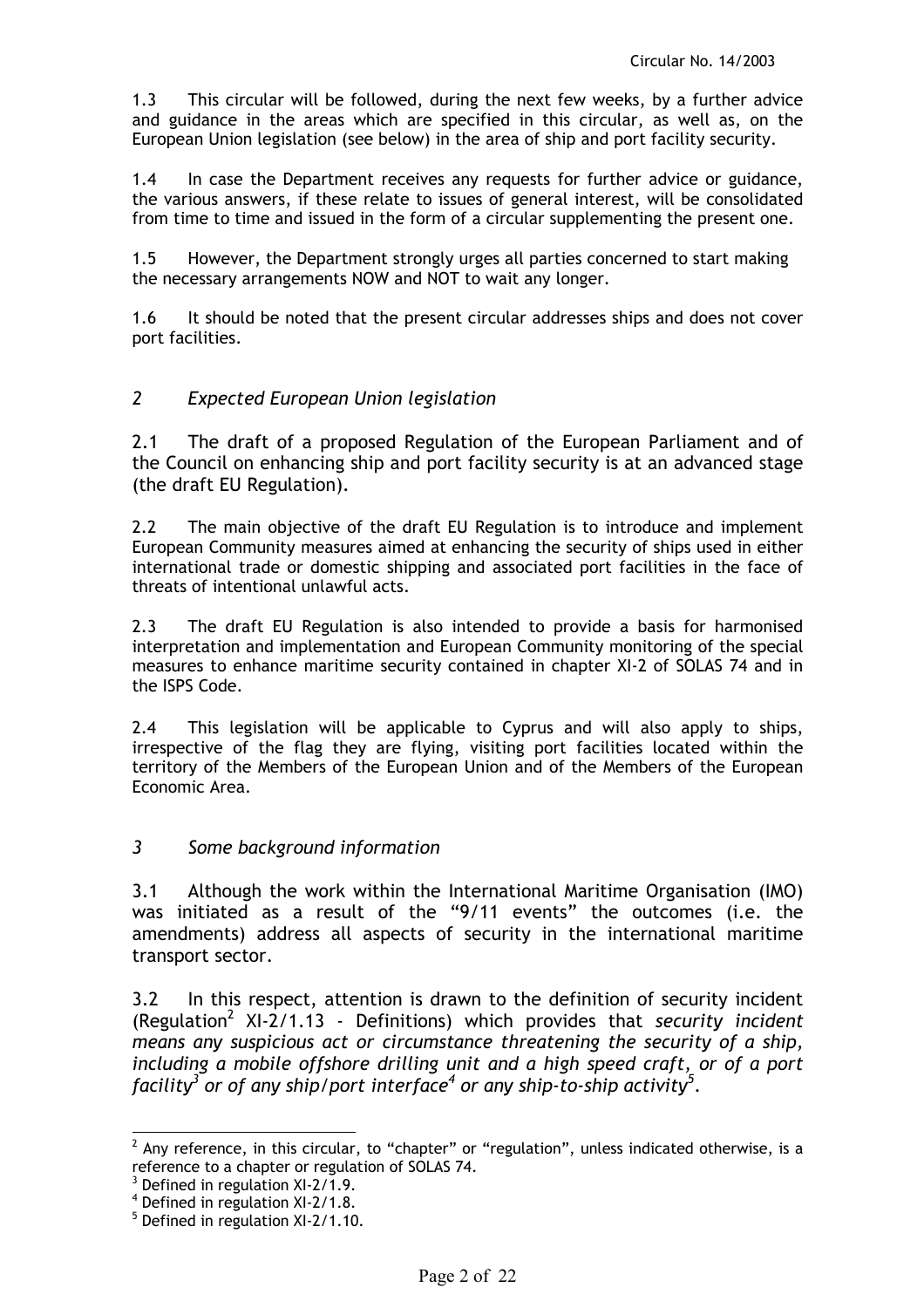3.3 Thus, in simple terms, the recently adopted measures address a range of security incidents from thefts, unauthorised access, stowaways, illegal migrants, piracy, armed robbery and acts of terrorism.

3.4 The measures aim towards establishing a security conscious culture amongst seafarers, ship owners, ship operators, maritime sector services providers and port facility operators, users and services providers and focus on enhancing awareness and vigilance.

3.5 It is noted that the measures to enhance maritime security are calling for the establishment of appropriate operational measures and procedures to prevent unauthorized access, to prevent the introduction of unauthorised weapons, incendiary devices or explosives, to provide means of raising an alarm, to ensure efficient and effective communications and to enhance awareness and vigilance.

3.6 These measures have a protective character and have been developed for the purpose of preventing the occurrence of a security incident.

3.7 Suppression, containment and control of a situation in case of breach of security or of a security incident, has been and remains a matter for the police and the security services of each State.

3.8 It is advisable, when reading the recently adopted measures to enhance maritime security, to bear in mind that a ship may be:

- $\triangleright$  used as a weapon;
- $\triangleright$  used as a means for transporting either persons intending to cause a security incident or their means, such as weapons or other dangerous substances or devices or parts thereof, for such incident; and
- $\triangleright$  used in a lawful trade for the purpose of generating funds to finance terrorist activities.

3.9 The recently adopted measures address the first two aspects. The third one, i.e. the use of a ship in a lawful trade for the purpose of generating funds to finance terrorist activities, is not explicitly or directly addressed. However, a provision has been made, in this respect, for ships (see regulation XI-2/5 – Specific responsibility of Companies) to carry on board various documentary evidence attesting the employment of the ship (i.e. who decides the chartering and who are the charterers) and the employment of the seafarers working on board. These are to be made available to the competent authorities of each State, which is Contracting Government, for the "investigative" work of their security services.

3.10 During the discussion at IMO it was recognised and accepted that what is or constitutes a security threat and what is a security risk, is a matter which falls within the competency of the security services of each State and, in this respect, only indicative examples have been included in Part B of the ISPS Code which has a recommendatory character.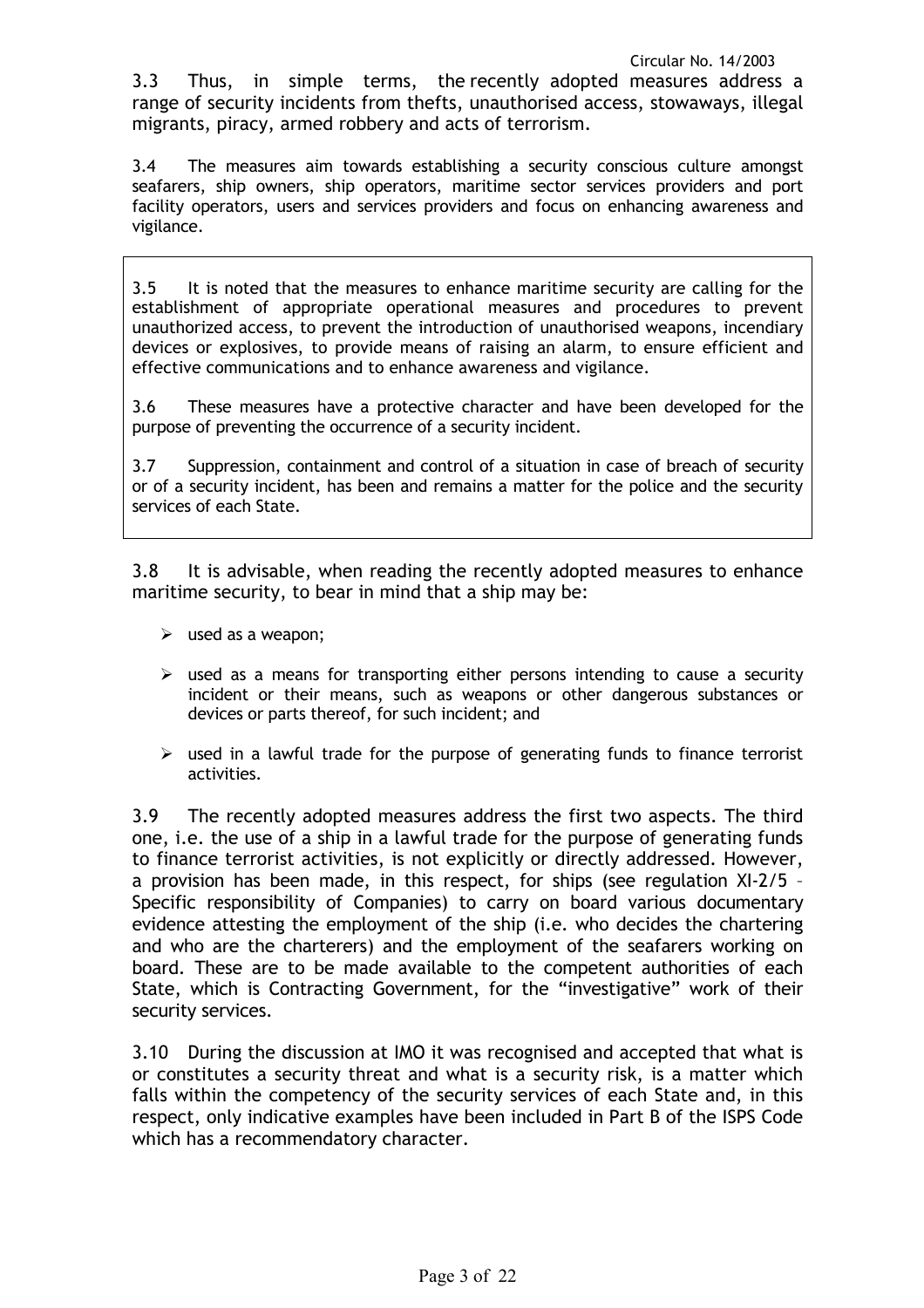3.11 How these services operate or co-operate with their counterparts in other States remains classified and is the prerogative of the States concerned. Due care has been taken not to touch this issue.

3.12 When carrying ship security surveys or inspections, when preparing ship security assessments (SSA), when designing security measures and procedures, when developing ship security plans (SSP) and when implementing, maintaining, reviewing and revising security measures, it is recommended to bear in mind the objectives (section<sup>6</sup> A/1.2 - Objectives), the functional requirements (section A/1.3 - Functional requirements) the ship security activities (section A/7.2 – Ship security) and the port facility security activities (section A/14.2 – Port facility security).

3.13 It is furthermore noted that the implementation of these measures should not necessarily entail structural modifications to the ships which will be in service on the 1 July 2004. However, ships may be required, as a result of the ship's security assessment, to carry out minor structural work (e.g. fitting locks, motion sensors, close television cameras, low lighting cameras, additional lighting, barriers or providing security equipment such as for example metal detectors or scanners) in order to meet the requirements of ISPS Code in an optimal manner.

4 Part B of the ISPS Code

4.1 Part B of the ISPS Code has a recommendatory character and has been developed for the purpose of enabling those concerned to meet the requirements of chapter XI-2 and Part A of the ISPS Code.

4.2 It is understood that a number of Contracting Governments are considering making compliance with certain paragraphs of Part B of the ISPS Code mandatory for ships entitled to fly their flag and for all ships visiting port facilities located within their territory.

4.3 Realistically speaking the provisions of , Part B of the ISPS Code constitute an essential guidance in the process of preparing a SSA, designing security measures and procedures, developing a SSP and implementing, maintaining, reviewing and revising security measures.

4.4 The Maritime Safety Committee of IMO, at its seventy-seventh session, issued MSC/Circ. 1097, copy of which is attached, on Guidelines Relating to the Implementation of SOLAS Chapter XI-2 and the ISPS Code which states:

*"8 The Committee recognized that part B of the ISPS Code was albeit recommendatory, a process all parties concerned needed to go through in order to comply with part A. It was concluded that paragraph 9.4 of part A of the ISPS Code required that in order for an ISSC to be issued, the guidance in part B would need to be taken into account.* 

*9 The Committee further specifically considered that an ISSC would not be issued unless paragraphs 8.1 to 13.8 of part B of the ISPS Code had been taken into account."* 

4.5 The current draft EU Regulation specifies that the following paragraphs of Part B of the ISPS Code, relating to ships, will be mandatory:

 6 Any reference, in this circular, to "section", unless indicated otherwise, is a reference to section of Part A of the ISPS Code and is indicated as "section A/<followed by the section number>".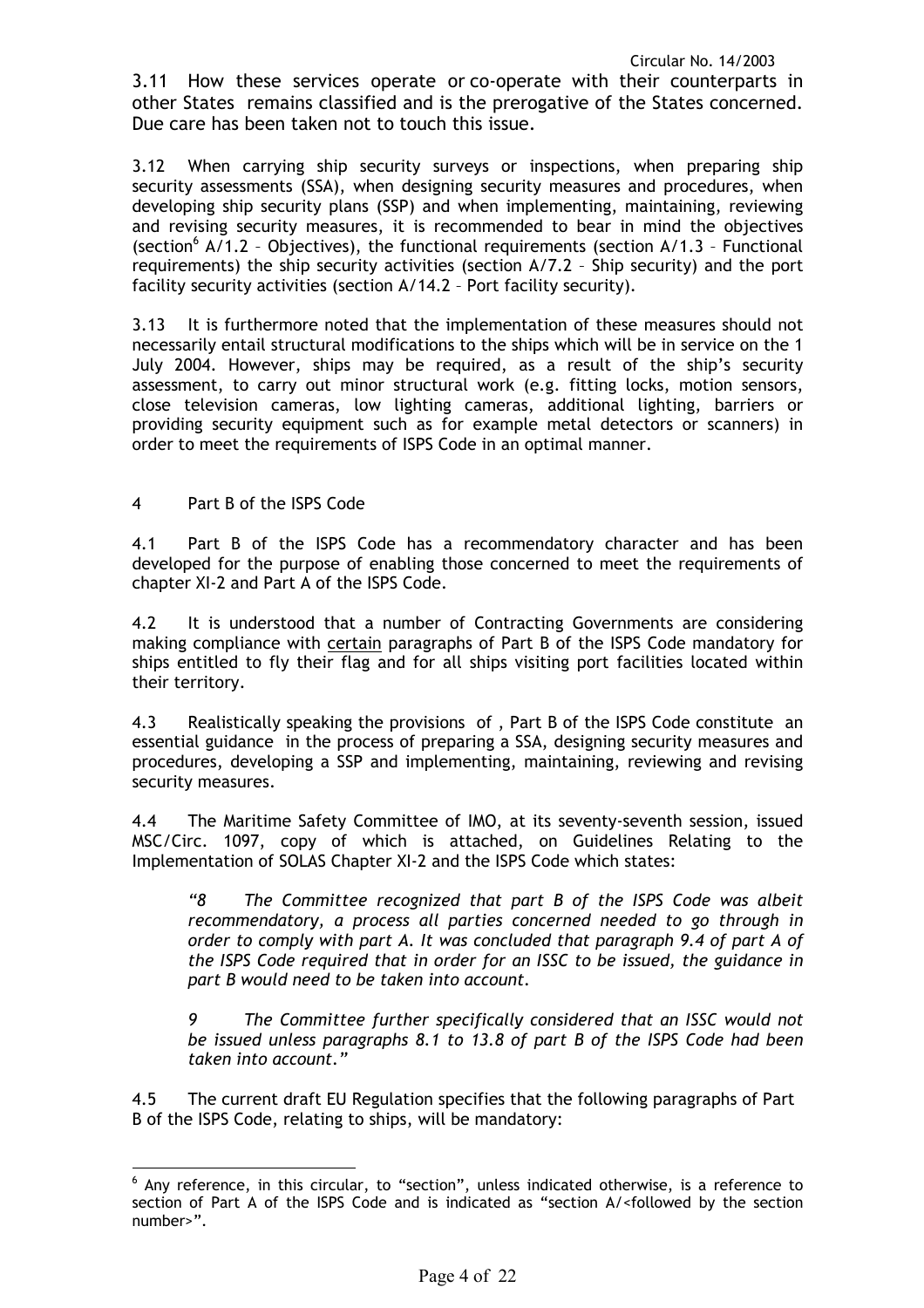- " *1.12 (revision of ship security plans),*
- *4.1 (protection of the confidentiality of security plans and assessments),*
- *4.4 (recognised security organisation),*
- *4.5 (minimum competencies of recognised security organisations),*
- *4.8 (setting the security level),*
- *4.14, 4.15, 4.16 (contact points and information on port facility security plans),*
- *4.18 (identification documents),*
- *4.24 (ships' application of the security measures recommended by the State in whose territorial waters they are sailing),*
- *4.28 (manning level),*
- *4.41 (communication of information when entry into port is denied or the ship is expelled from port),*
- *4.45 (ships from a State which is not party to the Convention),*
- *6.1 (company's obligation to provide the master with information on the ship's operators),*
- *8.3 to 8.10 (minimum standards for the ship security assessment),*
- *9.2 (minimum standards for the ship security plan),*
- *9.4 (independence of recognised security organisations),*
- *13.6 and 13.7 (frequency of security drills and exercises for ships' crews and for company and ship security officers)"*

4.6 However, meticulous adherence to the guidance provided in Part B of the ISPS Code may be not enough to achieve the objective of enhancing security in the international maritime transport sector.

4.7 Those concerned, if they wish to be effective and proactive and as we are dealing with security aspects where the unexpected is the rule and the element of surprise is the key to success, should NOT limit themselves to the guidance provided in Part B of the ISPS Code.

4.8 It is strongly recommended that all aspects should be considered however remote they might be. Nevertheless, in the interest of maintaining and facilitating efficient international trade, "worst case scenarios" may not necessarily be the route and the key to success. Whatever scenarios are used in the development, implementation and maintenance of security measures, MUST ALWAYS be supplemented by continuous enhancement of awareness and vigilance and an ongoing proactive and adaptive attitude.

5 Application to ships

5.1 Regulation XI-2/2.1.1 (and section A/3.1.1) indicates that the measures to enhance maritime security apply to the following types of ships engaged in international voyages:

- (1) passenger ships, including high-speed passenger craft;
- (2) cargo ships, including high-speed craft, of 500 gross tonnage and upwards; and
- (3) mobile offshore drilling units.

5.2 With respect to ships, as a rough guide, any ship which is required to hold a valid Passenger Ship Safety Certificate, Cargo Ship Safety Construction or Equipment Certificate, Passenger or Cargo High Speed Craft Certificate and mechanically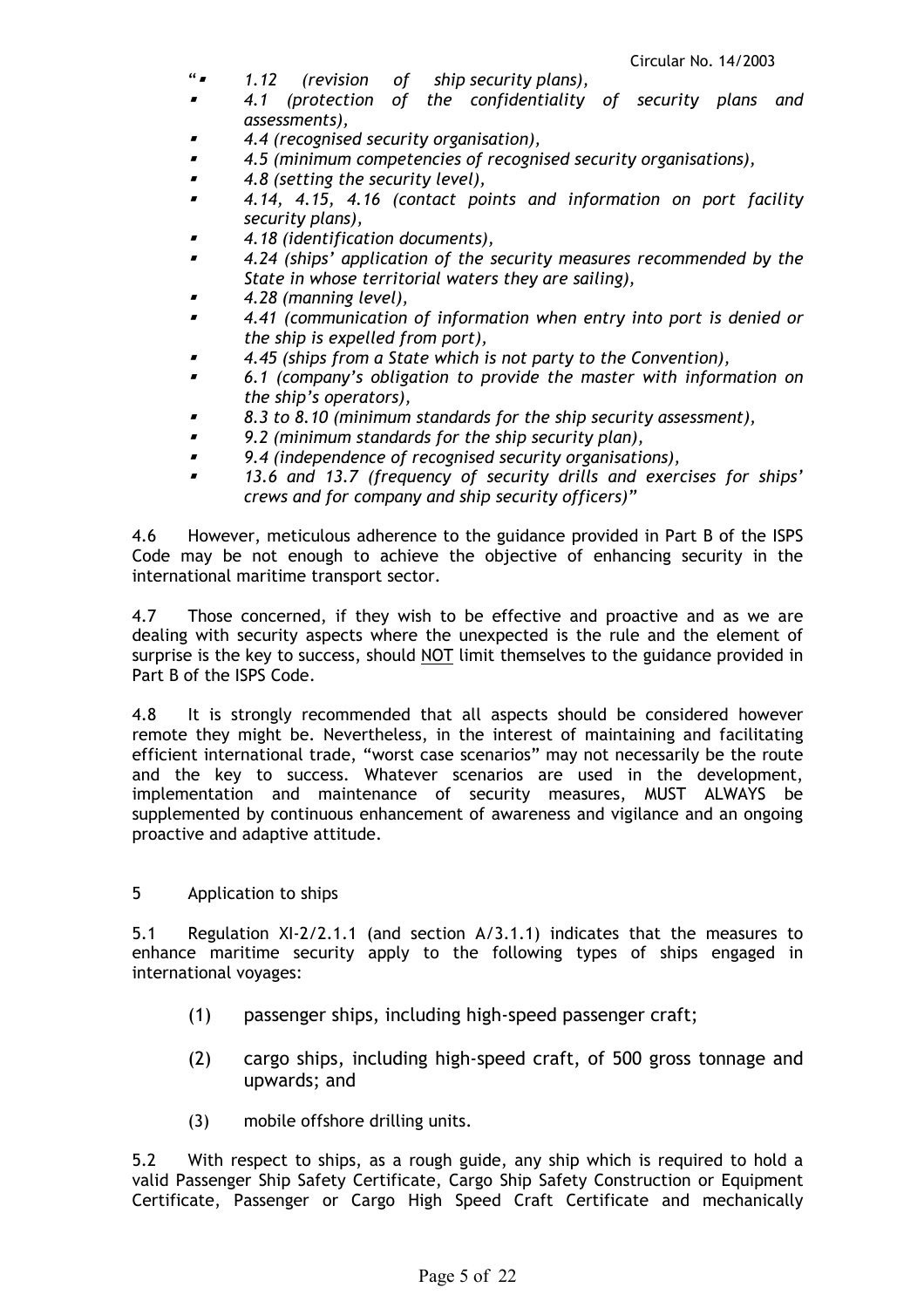propelled mobile offshore drilling units when not on location, are required to comply with the requirements of chapter XI-2 and Part A of the ISPS Code.

5.3 In addition, any Company (as defined in regulations XI-2/1.7 and IX/1) operating a ship (including mechanically propelled mobile offshore drilling unit when not on location) to which chapter XI-2 and part A of the ISPS Code apply, is required to comply (regulation XI-2/4.1) with the requirements of chapter XI-2 and Part A of the ISPS Code.

Again, as a rough guide, any Company which is required to hold a valid Document of Compliance is required to comply with chapter XI-2 and Part A of the ISPS Code.

## 6 Identification of the Company

6.1 Unless the Department is advised otherwise, not later than the 30 June 2004,the Government of the Republic of Cyprus will consider that, for all ships which will be flying the flag of the Republic of Cyprus on the 1 July 2004,their registered owners (or their registered bareboat charterers) and the Company which operates each of these ships accept and agree that the Company, as notified to the Department on the basis of the Department's circular letter 13/2002 for the purpose of compliance with the requirements of chapter IX and the ISM Code, undertakes to carry out and perform all duties and responsibilities of the Company under chapter XI-2 and the ISPS Code.

6.2 The Department is in the process of revising parts of its circular letter 13/2002 and some of the associated notification forms, so as to incorporate the necessary changes to reflect the needs arising from chapter XI-2 and the ISPS Code.

7 Ship Security Assessments

## Sister ships

7.1 The Department is willing to consider, on a case by case basis, (subject to the provisions of the draft EU Regulation) requests for allowing a single Ship Security Assessment for physically identical sister ships operating on the same routes (i.e. exposed to identical security threats) and having the same complement in terms of shipboard personnel, provided these assessments, when submitted with the associated Ship Security Plans are accompanied by the on scene security survey , through which the validity of the assessment is attested for each of the sister ships, subject to a physical check by the surveyor.

8 Ship Security Plans

## **General**

8.1 A number of Companies and ships have already in place various measures, procedures or policies, as part of either a quality system, or their safety management system, or as a good practice, relating to various aspects of to security such as, for example, access of visitors, stowaways, piracy and armed robbery or drugs and alcohol.

8.2 It is recommended, in view of the familiarity of the shipboard personnel with these measures, procedures or policies, to continue these and use them in the development of the SSP. However, if these are to be used, they should be reviewed, revised and amended to reflect the requirements of chapter XI-2 and Part A of the ISPS Code and should be incorporated in the SSP.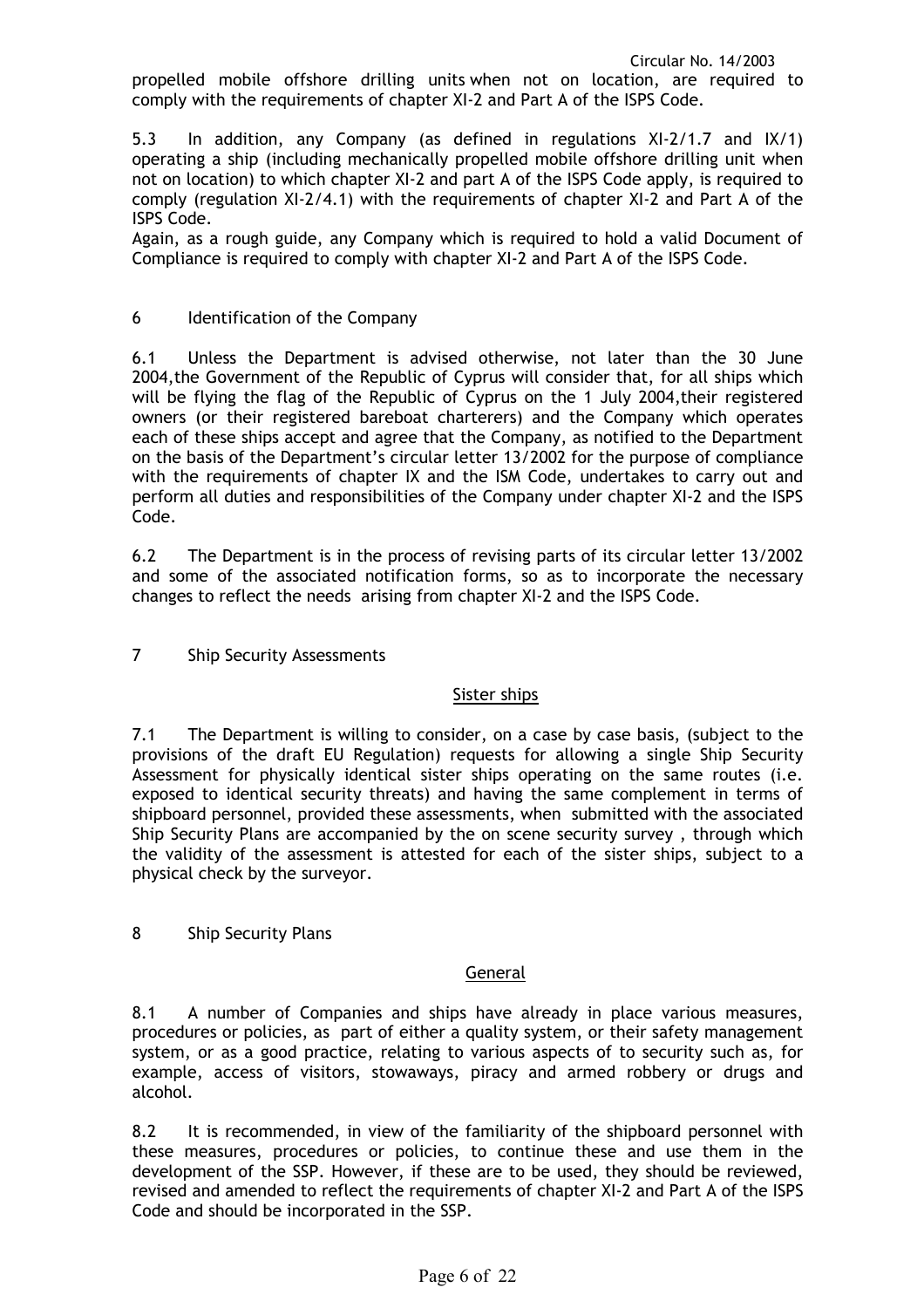In case the Company wishes, bearing in mind the provisions of section A/9.8 and A/9.8.1, to retain them as a part of their quality or safety management systems, or as a good practice (i.e. as a non confidential document protected from unauthorised access or disclosure) these should be consistent with those to be included in the SSP.

8.3 Annex 1 addresses, amongst others, the questions "who prepares the SSP" and "who approves the SSP".

## Copies of the approved SSP and of any subsequent amendments thereto

8.4 When preparing the number of copies of the SSP to be submitted for review and approval (or any subsequent amendments to a previously approved plan) it should be noted that the Department requires each Company to have in the office from which the ship is operated at least one copy of the approved SSP (including any subsequently approved amendments thereto) relating to that ship. This copy of the SSP (and any amendments thereto) shall be protected from unauthorised access or disclosure.

8.5 The draft EU Regulation provides, as a part of the implementation and conformity checking process, that the European Commission will carry out inspections, including inspections of a suitable sample of port facilities and of Companies, to monitor the application of the regulation by Member States.

Therefore, Companies are required to have at their offices, in addition to the copy of the approved SSP (including any subsequent approved amendments thereto), as indicated above, documentary evidence attesting that the Company discharges all its obligation under the provisions of chapter XI-2, the ISPS Code, the draft EU Regulation and the provisions of the approved SSP.

Failure to meet this requirement, including the requirement to have a copy of the approved SSP, will be considered as a failure of the Company to meet its obligations under chapter XI-2, the ISPS Code and the draft EU Regulation.

## The format of the SSP

8.6 The ISPS Code specifies the elements to be included in the SSP. Neither the ISPS Code nor any other IMO document, at present, specifies the format or the layout of the SSP. In addition so far no specific proposal has been made for IMO to determine a specific format or layout of the SSP.

8.7 It is not envisaged that the Department would require a specific format or layout. Furthermore the Department will not reject it is not our intention to require any specific format or layout which any Recognised Security Organisation (RSO) may suggest or stipulate. Should those concerned decide to follow a specific format or layout an RSO may suggest or stipulate, the Department will accept it.

8.8 The important aspect is for the SSP to contain all the elements which Parts A and B of the ISPS Code specify. It will be useful for the SSP to be a controlled document and to contain a table of contents through which the various elements, measures and procedures can be easily identified.

8.9 It is advisable that the SSP is structured with the user in mind, in a similar manner as other shipboard plans (such as for example, the Shipboard Oil Emergency Response Plan (SOPEP)and the Garbage Management Plan) already provided on board.

## Ship Security Plan as part of the Safety Management System

8.10 A review of the work of IMO relating to the development of the ISPS Code shows that the possibility of combining the ship´s SSP with the ship's safety management system was considered. However, for various reasons, mostly associated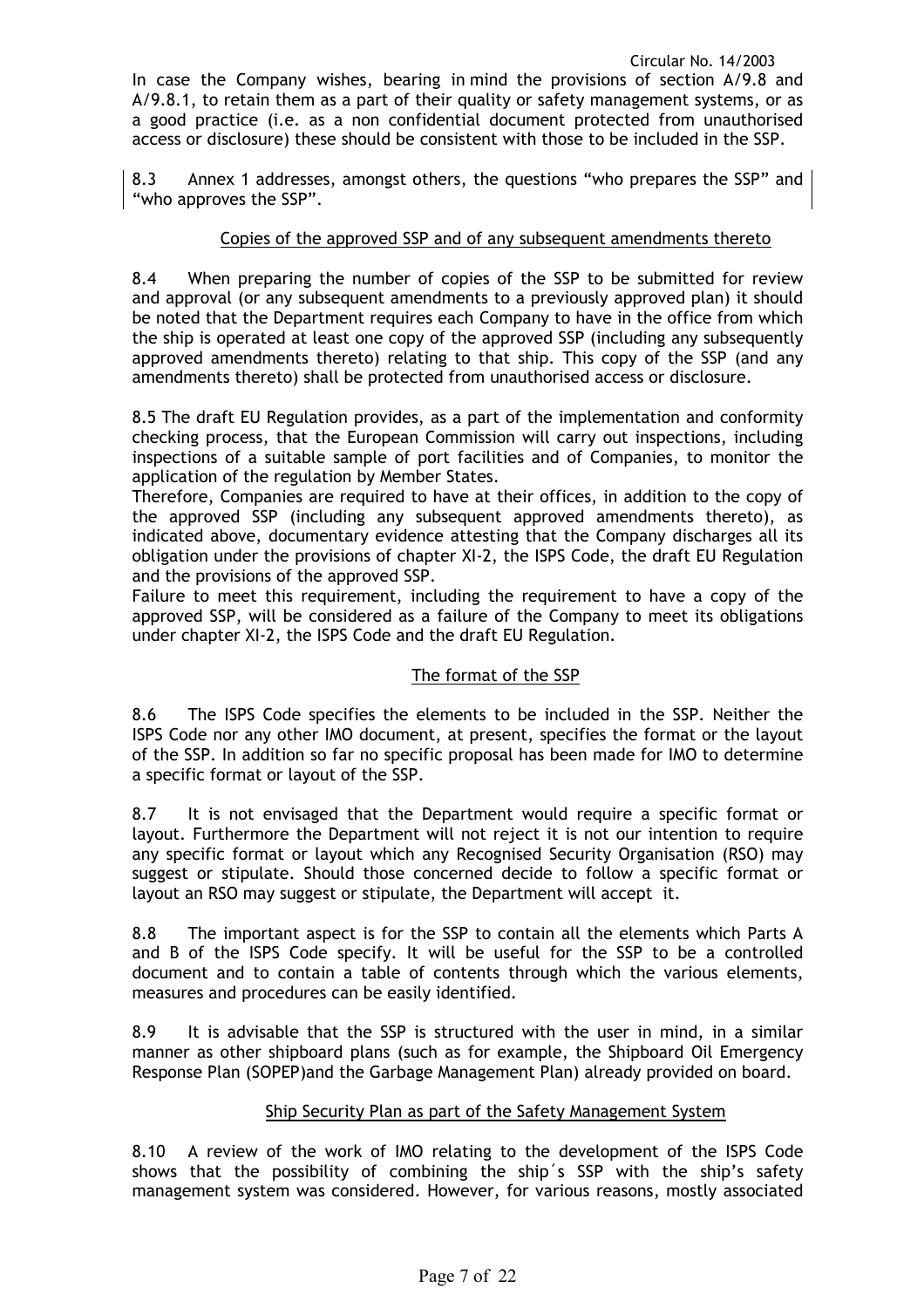with aspects of national security and the need to protect the SSP from unauthorised access and disclosure, the Contracting Governments decided not to allow this option.

8.11 In fact, section A/9.8 specifies that the SSPs are *not subject to inspection by officers duly authorized by a Contracting Government to carry out control and compliance measures in accordance with regulation XI-2/9, save in circumstances specified in section* A/ 9.8.1.

Section A/9.8.1 states that, if *the officers duly authorized by a Contracting Government have clear grounds to believe that the ship is not in compliance with the requirements of chapter XI-2 or Part A of this Code, and the only means to verify or rectify the non-compliance is to review the relevant requirements of the ship security plan, limited access to the specific sections of the plan relating to the noncompliance is exceptionally allowed, but only with the consent of the Contracting Government of, or the master of, the ship concerned. Nevertheless, the provisions in the plan relating to section 9.4 subsections .2, .4, .5, .7, .15, .17 and .18 of this Part of the Code are considered as confidential information, and cannot be subject to inspection unless otherwise agreed by the Contracting Governments concerned.*

8.12 In the light of the aforesaid and in the interest of the national security of the Republic of Cyprus as well as of the other Contracting Governments, SSPs shall NOT form or be part of safety management systems.

# The development of SSPs and the Control and Compliance Measures

8.13 The Department strongly recommends that those involved with the development of a SSP undertake a comprehensive study of the provisions of regulation XI-2/9 on Control and Compliance Measures and of the associated paragraphs B/4.29 to B/4.46. In addition, the Department recommends that those concerned with this task, undertake a review of the information and guidance published by Contracting Governments for foreign ships calling at their ports.

## 9 Security equipment

9.1 It is not anticipated that the department require specific security equipment to be provided on board ships flying the flag of the Republic of Cyprus.

9.2 The need and the type and nature of any security equipment to be provided on board, will be one of the outcomes of the SSA and the process of designing the security measures and procedures to be implemented on board.

9.3 The SSP shall identify any security equipment which is provided on board, as apart of the process of complying and maintaining compliance with the requirements of chapter XI-2 and Part A of the ISPS Code.

The SSP shall also indicate any replacement security equipment, or part thereof and the spares which need to be available on board (e.g. when security equipment is sent ashore for repairs or maintenance, or need, to be replaced by the ship´s personnel as a result of malfunctioning or failure) so as to ensure that the necessary security equipment is available on board in a functional condition at all times.

9.4 As a plethora of security equipment is available in the market, we expect those concerned to ensure, when selecting the security equipment to be provided, that it is suitable for use in the marine environment and can withstand the humidity, the salinity, the temperature, the vibration and the acceleration range and in case of ships carrying flammable liquids or gases, it is explosion proof.

9.5 The suitability of any security equipment will be considered at the stage of review and approval of the SSP (or of any subsequent amendments to the SSP). The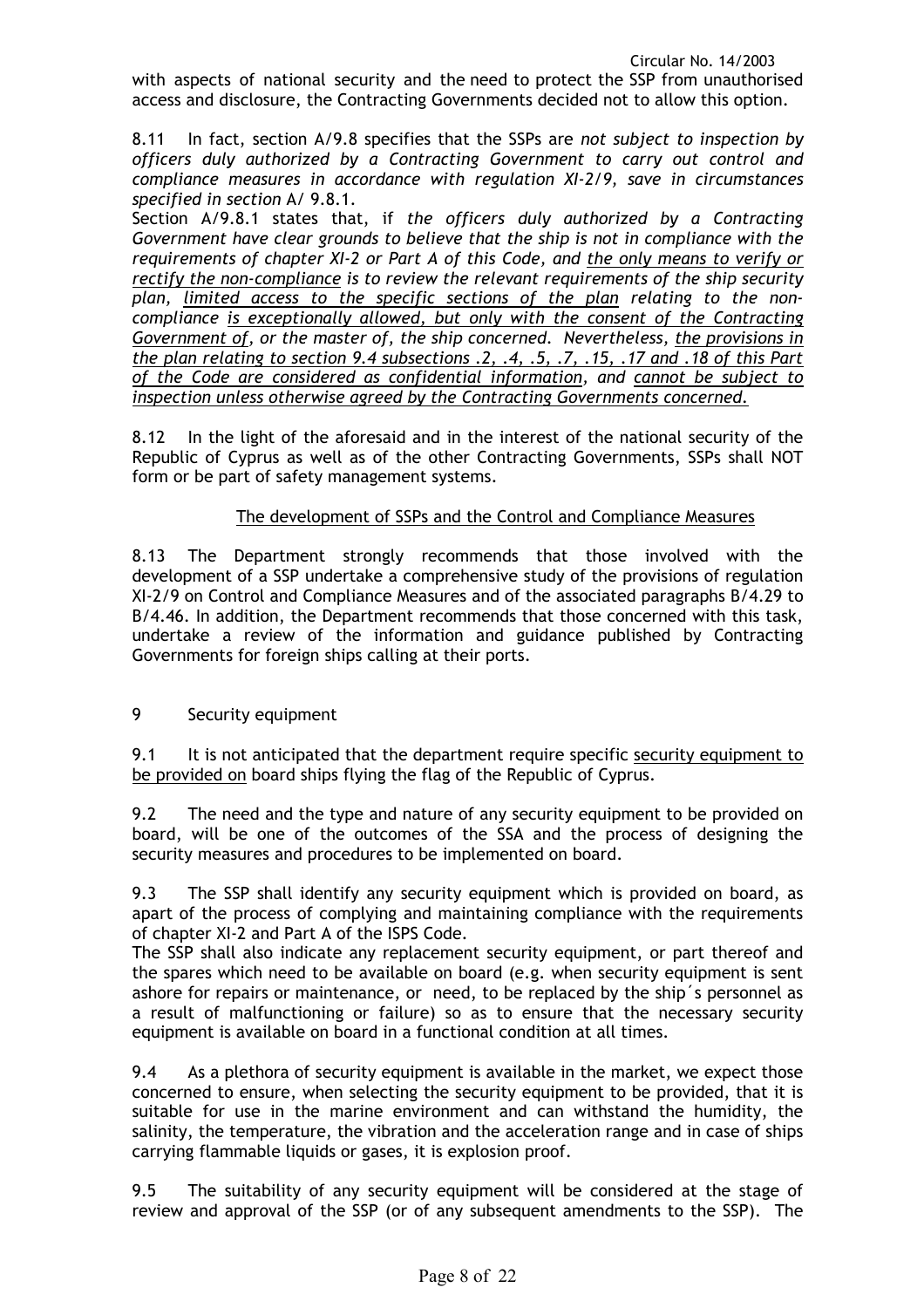availability (or installation) on board of any security equipment, its efficient functioning and the familiarity of the shipboard personnel with its use, operational limitations and the manufacturers, requirements regarding maintenance, calibration and testing will be checked during the initial verification process (and subsequent verifications) for the issue (or endorsement) of the International Ship Security Certificate (or the issue of an Interim International Ship Security Certificate).

## 10 Company Security Officers

10.1 The Company, bearing in mind sections A/11.2, A/13.1 and paragraph B/13.1, shall designate Company Security Officer(s) (CSO(s)) for the ships it operates<sup>7</sup>.

10.2 The Company, bearing in mind sections A/11.2, A/13.1 and paragraph B/13.1, shall also designate alternate CSOs and their names and contact details shall be identified in the SSP.

10.2.1 The principle to be observed is that, at all times a person shall be available ashore who can carry out and perform the duties and responsibilities of the CSO, under Part A of the ISPS Code.

10.3 Any Designated Persons (DP) (section 4 of the ISM Code) and any alternate DP, may also be designated as a CSO or alternate CSO, provided the requirements of sections A/11.2, A/13.1 and paragraph B/13.1 are met. In such a case, it is the Company concerned which has to ensure that such a person can adequately and efficiently perform both functions.

10.4 For all ships, which on the 1 July 2004 will be flying the flag of the Republic of Cyprus, the name and contact details $^8$  (including contact details outside office hours) of the CSO and of the alternate CSO shall be communicated to the Department not later than the 1 July 2004.

10.5 The Department shall also forthwith be advised on any subsequent changes (i.e. changes of names or of contact details) relating to the CSO or the alternate CSO.

10.6 The Department is in the process of preparing and making available for use, a standardised form for communicating the name and contact details of the CSO and of the alternated CSO and any changes relating thereto.

11 Ship Security Officers

 $\overline{a}$ 

11.1 The Company, bearing in mind section A/12.2, A/13.2 and paragraph B/13.2, shall designate a Ship Security Officer (SSO) for each of the ships it operates.

11.2 For each ship the Company shall designate also an alternate SSO who shall be identified in the SSP.

<sup>7</sup> Section A/11.1 states that a *person designated as the company security officer may act as the company security officer for one or more ships, depending on the number or types of ships the Company operates, provided it is clearly identified for which ships this person is responsible. A Company may, depending on the number or types of ships they operate, designate several persons as company security officers, provided it is clearly identified for which ships each person is responsible.*

<sup>&</sup>lt;sup>8</sup> For the purpose of enabling expedient and efficient communications, the Department will highly appreciated it to receive the e-mail addresses of the CSO and the alternate CSO, where available, together with an indication whether these can be used for secure communications (i.e. the transmission of security related information).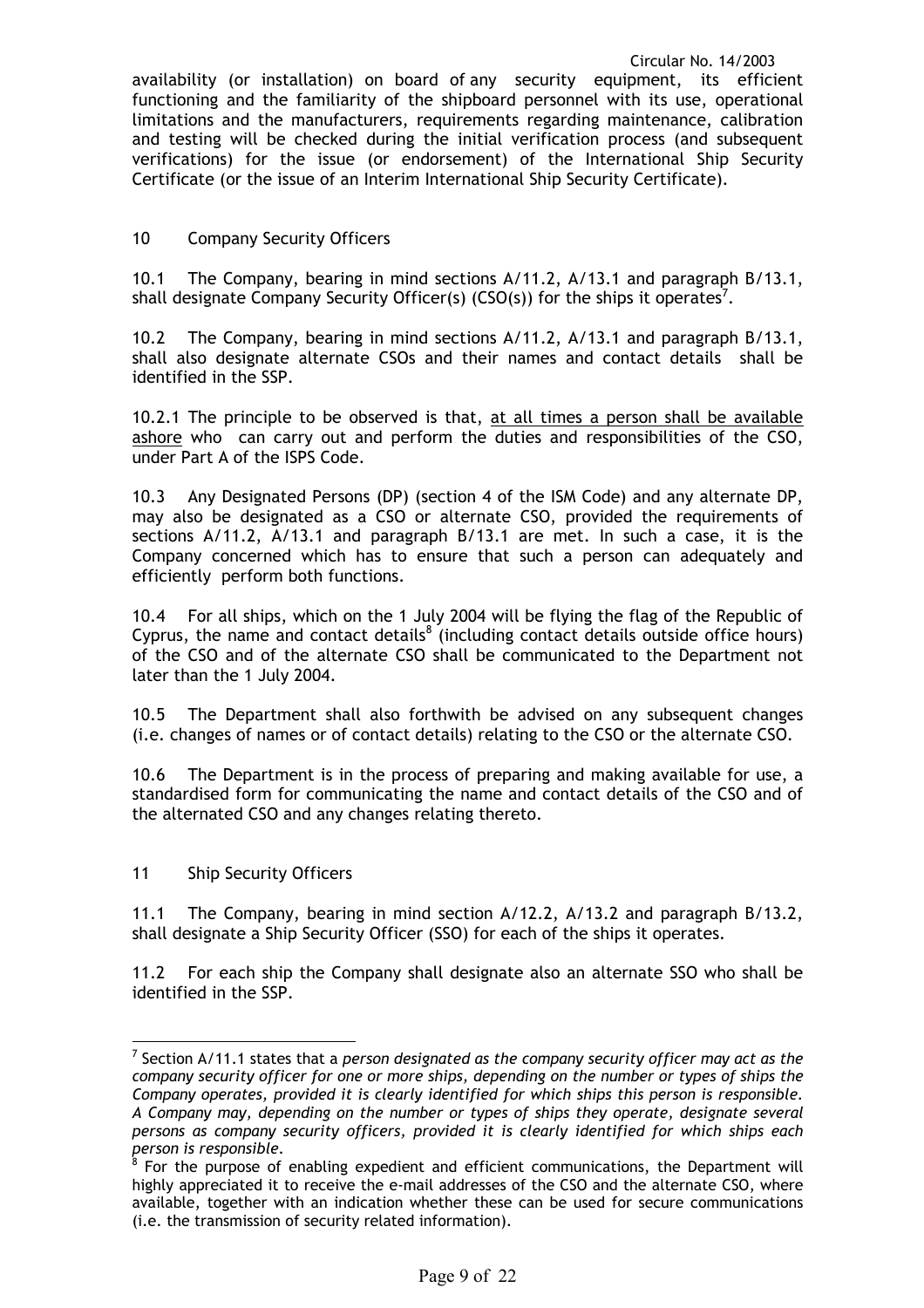11.2.1 The principle to be observed is that at all times a person shall be available onboard who can carry out and perform the duties and responsibilities, under Part A of the ISPS Code, of the SSO (i.e. in case of shore leave of the SSO or in case the SSO has to go ashore for medical care or for the business of the ship or in case the SSO has departed and the replacement SSO has not yet arrived).

11.3 Any member of the ship's personnel, including the Master, may be designated as the SSO or as an alternate SSO, provided he has the required training and understanding of the duties and obligations of the SSO or of the alternate SSO.

11.4 The nature of the duties and responsibilities of the SSO and of the alternate SSO, particularly the ones relating to access to the ship by persons, including their carry on items and security aspects relating to passengers, cargo, ship's stores and unaccompanied baggage, indicate that the person to be designated to such duties is required to have the necessary level of authority, a broad understanding of and involvement in the day-to-day operations of the ship and be available on board at all times.

11.5 In case a Company decides to designate an engineer officer as either an SSO or an alternate SSO, the Company must ensure that, in matters relating to security, his overriding authority to intervene and give directions in areas other than those which normally fall within the engine department, is clearly and unambiguously stated in the SSP. In addition, the SSP should clearly indicate the arrangements which immediately have to be put in place in case it is required, during any periods of his engagement in watch-keeping or machinery spaces duties, to enable him to attend any security related issues outside the machinery spaces.

11.6 The SSO and the alternate SSO may be identified, in the SSP, by reference to the rank of the persons on board (e.g. the SSO is the Chief Officer and the alternate SSO is the Second Officer). Entry of the actual name of the SSO or alternate SSO in the SSP is not required. In this way the SSO and the alternate SSO will be identified through a cross reference to the Crew List of the ship at the time. In this manner, the need to submit amendments to the SSP for approval, as a result of shipboard personnel changes, will be avoided.

11.7In the case of passenger ships, the SSO and the alternate SSO need not be member of the deck or engine room shipboard personnel and may be persons specialised in security. In such case the persons to be designated as SSO and as alternate SSO, in addition to the requirements of section A/13.2 and paragraph B/13.2, shall meet the requirements of regulation VI/1 of STCW 78 as amended and section A-V/1 of the STCW Code.

11.8 The Department does not anticipate that any form of additional (external) verification will be required when the SSO or the alternate SSO are replaced. However, Companies shall address this issue in the SSP and provide specific procedures in this respect, so that it may be considered during subsequent verifications. In addition, the Company shall verify, during the internal audits of the SSP that these procedures have been observed.

12 Records

## General

12.1 The amendments to SOLAS 74 and the ISPS Code specify the documentary evidence, information and records which need to be available or kept. These are: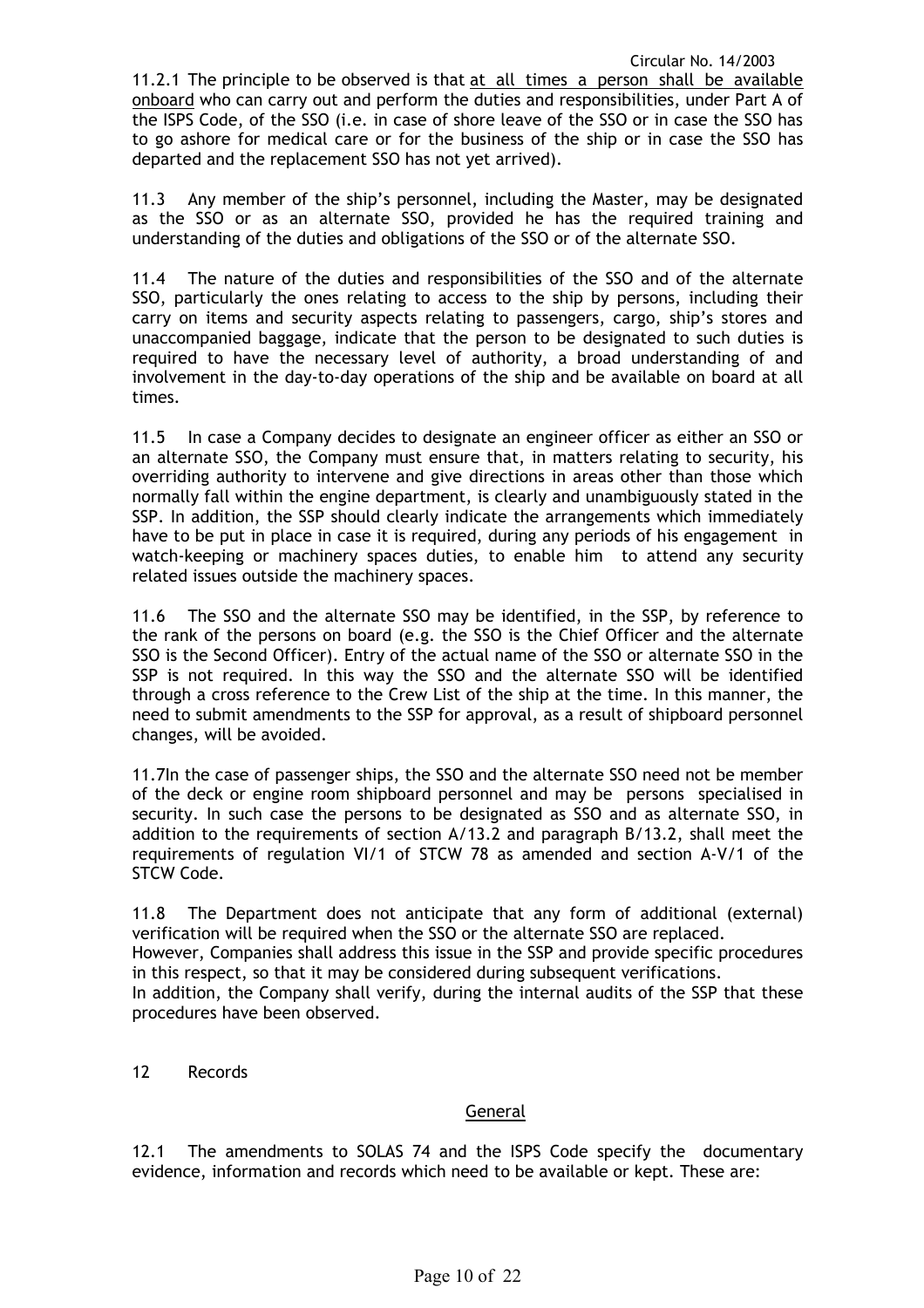- (1) the documentary evidence referred to in regulation XI-2/5 Specific responsibility of Companies and paragraph B/6;
- (2) the information referred to in regulation XI-2/9.2.1;
- (2) the records in connection with activities addressed in the SSP referred to in section A/10 – Records and paragraph B/10;
- (3) the Declarations of Security referred to in section A/5 and paragraph B/5.

12.2 In general, all required documentary evidence, information, records and Declarations of Security (collectively referred to as "documentary material") have to be kept for a period not less than 5 years or until the completion of the subsequent renewal verification, whichever of the two occurs the last.

12.3 In addition, any of the aforesaid documentary material which relate to any proceedings (e.g. control and compliance proceedings, administrative or legal proceedings), in case they fall under the above principle, have to be kept until the proceedings in question (and any appeal proceedings relating thereto) are completed.

12.4 The Company and the ship, where appropriate, shall retain records( including information such as what, when, where, witnesses……) showing that specific documentary materials, the further keeping of which was not longer necessary, have been physically destroyed or, in case of electronic records, that they have been deleted and their recovery is not physically possible.

12.5 All documentary material shall be treated as confidential and shall be protected from unauthorised access and disclosure.

## Documentary materials and SSPs

12.6 The Department is presently considering its approach on the aforesaid documentary material and the SSPs in the following scenarios:

- (1) transfer of ownership to another registered owner or change of the registered bareboat charterers, without change of Company;
- (2) change of Company, without transfer of ownership to another registered owner or change of the registered bareboat charterers;
- (3) transfer of flag to another Contracting Government or to a non Contracting Government, with or without change of Company; and
- (4) transfer of ships from another Contracting Government or from a non Contracting Government, with or without change of Company.

12.7 Further advice will be issued, at a later stage, relating to this aspect, in particular when the documentary material or the SSP contain sensitive security related information.

13 Manning Levels<sup>9</sup> and Fitness for Duty

 $\overline{a}$  $9$  Refer to paragraph B/4.28 on Manning Level.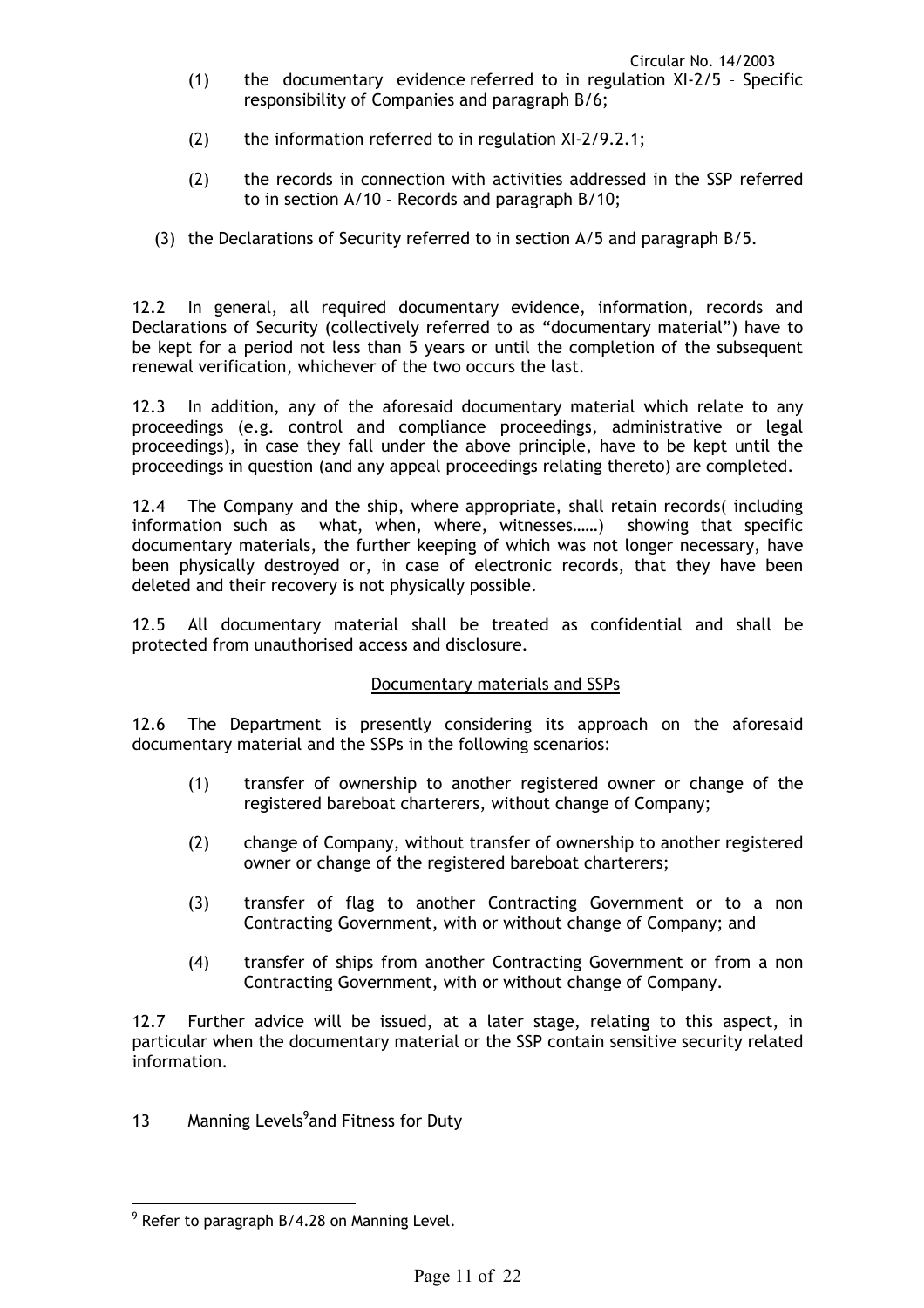13.1 The introduction, implementation and continuous maintenance of security measures and procedures will generate a new workload on all shipboard personnel. The degree and extent this workload will increase, is a function of the duties and responsibilities to be assigned to each member of the shipboard personnel.

13.2 Regulation V/14 of SOLAS 74 – Ship's manning has not been revised and it only requires ships to be sufficiently and efficiently manned from the point of view of safety of life at sea.

13.3 The IMO has already initiated the work for the revision of the Principles of Safe Manning contained in Resolution A.890(21) adopted by the IMO Assembly. The first stage of this work is expected to be completed through the adoption of amendments to Resolution A.890(21) during the twenty-third regular session of the Assembly of IMO which is scheduled to take place between the 24 November and 6 December, 2003.

13.4 Further work in this area, is pending and may lead to revision of regulation V/14 and possibly of regulation VIII/1- Fitness for duty of the STCW 78 as amended and of sections A-VIII/1 and B-VIII/1 of the STCW Code.

13.5 It is and remains the obligation of each Company to ensure that all shipboard personnel are fit, at all times, for duty.

13.6 The records maintained for the purpose of documenting compliance with the requirements of regulation VIII/1 of STCW 78 as amended and of section A-VIII/1 of the STCW Code shall also include and show all the hours of work, which each member of the shipboard personnel devotes, on any assigned security related duties.

13.7 Until the revision of the existing requirements relating to manning levels, Companies shall ensure that the requirements for rest, set out in section A-VIII/1 of the STCW Code, are complied with, bearing in mind all ship's security related duties.

13.8 Attention is also drawn to the fact that the provisions of the Merchant Shipping (Organisation of Working Time of Seafarers) Law, 2003 (Law 79(I) of 2003), when it will enter into force, will also apply in this respect.

14 Training and certification requirements

## General

14.1 Having reached a political agreement that the measures to enhance security in the international maritime transport sector will enter into force on the 1 July 2004, it was recognised, in the early stages of the development of the measures, that although it was practically possible to adopt mandatory training and certification requirements for all persons involved with security aspects, it would have been practically impossible to train, within the limited time until the 1 July 2004, sufficient number of trainers, seafarers and other persons on security related matters without impeding the continuous functioning of the world seaborne trade.

14.2 Thus, neither the proposals relating to the adoption of amendments to the STCW 78 as amended and the STCW Code were pursued nor any other mandatory training and certification requirements were developed or adopted.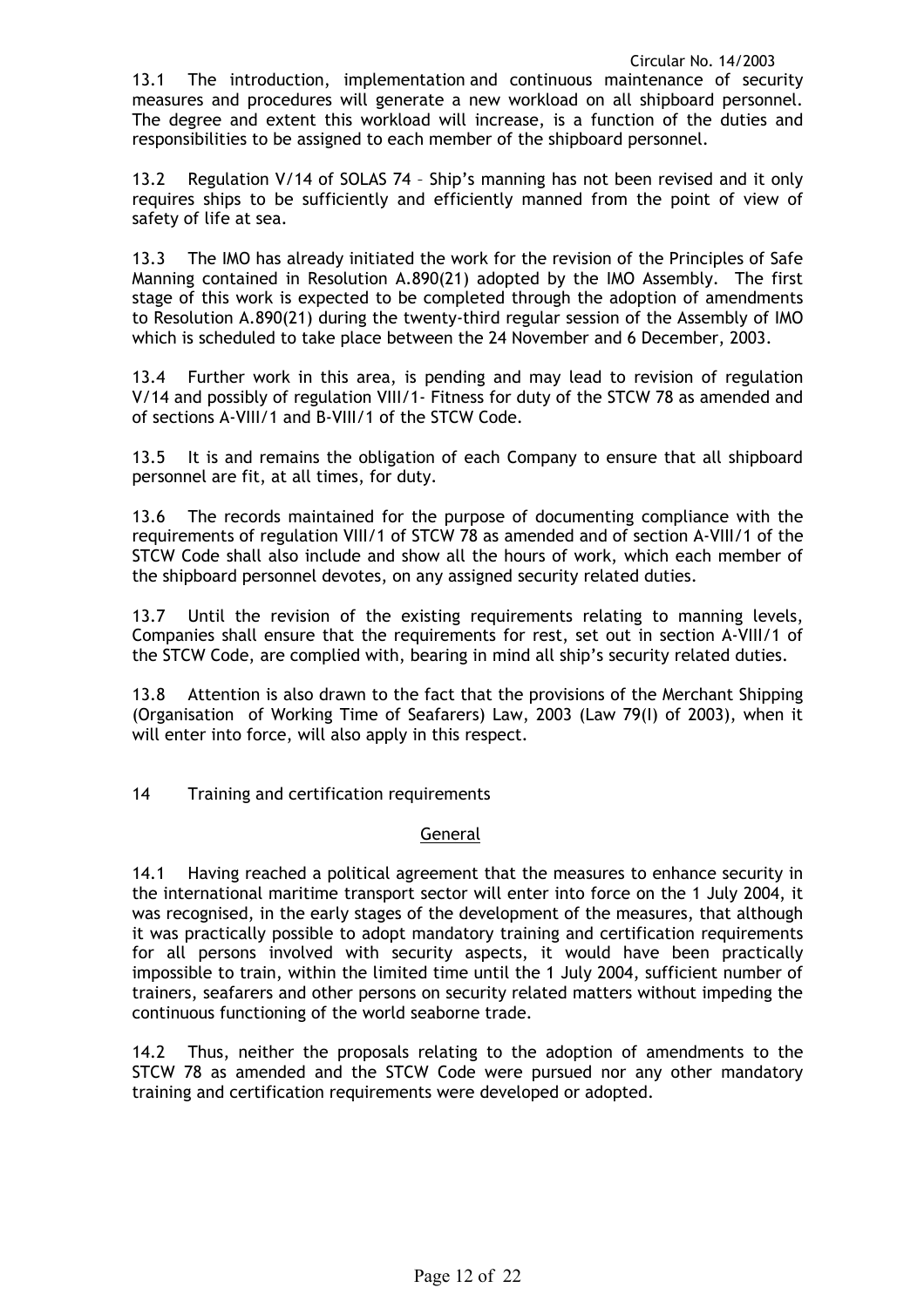- .4 evidence or observation gained by a duly authorized officer using professional judgment that the master or the ship's personnel is not familiar with essential shipboard security procedures or cannot carry out drills related to the security of the ship or that such procedures or drills have not been carried out;
- .5 evidence or observation gained by a duly authorized officer using professional judgment that key members *of the* ship's personnel are not able to establish proper communication with any other key members of ship's personnel with security responsibilities on board the ship;

14.4 Therefore, proper and prompt training of shore based and shipboard personnel is imperative. Hence, the Department strongly recommends that those concerned commence the required training as soon as possible.

## Training aspects

14.5 As a result sections A/13.1 and A/13.2 only indicate that the CSO and other appropriate shore based personnel and the SSO *shall have knowledge and shall receive training*.

As far as the shipboard personnel having specific security duties and responsibilities is concerned section A/13.3 indicates that they *shall understand their responsibilities*  for ship security as described in the ship security plan and shall have sufficient *knowledge and ability to perform their assigned duties*.

In the aforesaid cases the requirements of sections A/13.1, A/13.2 and A/13.3 are to be met *taking into account the guidance given in* Part B of the ISPS Code, specifically paragraphs B/13.1, B/13.2 and B/13.3.

14.6 It should be noted that sections A/13.2 and A/13.3 refer to the SSO and other shipboard personnel having specific security related duties and no specific or direct reference is made in any way to the master of the ship.

14.7 It should also be noted that Part B of the ISPS Code contains, in paragraph B/13.4, guidance in connection with all other shipboard personnel.

14.8 In connection with the reference, in section A/13.1, to other appropriate shore based personnel this personnel shall be identified by the Company and a record to this end shall be made by the CSO (or the alternate CSO).

A copy of this record does not need to be provided on board. However, this record shall be made available to the Department on request, following instructions of the Department, to RSOs issuing ISSC (or Interim ISSC) to the ships operated by the Company. In addition, this record may also need to be made available, following specific instructions of the Department, during any initial, annual, renewal or additional verifications in connection with the Document of Compliance of the Company.

14.9 Shore based personnel visiting ships shall be treated, in the SSP, when arriving on board and whilst on board as visitors, unless they have received training in accordance with, at least ,paragraph B/13.4

 $\overline{a}$  $10$  Regulation XI-2/9 - Control and Compliance Measures.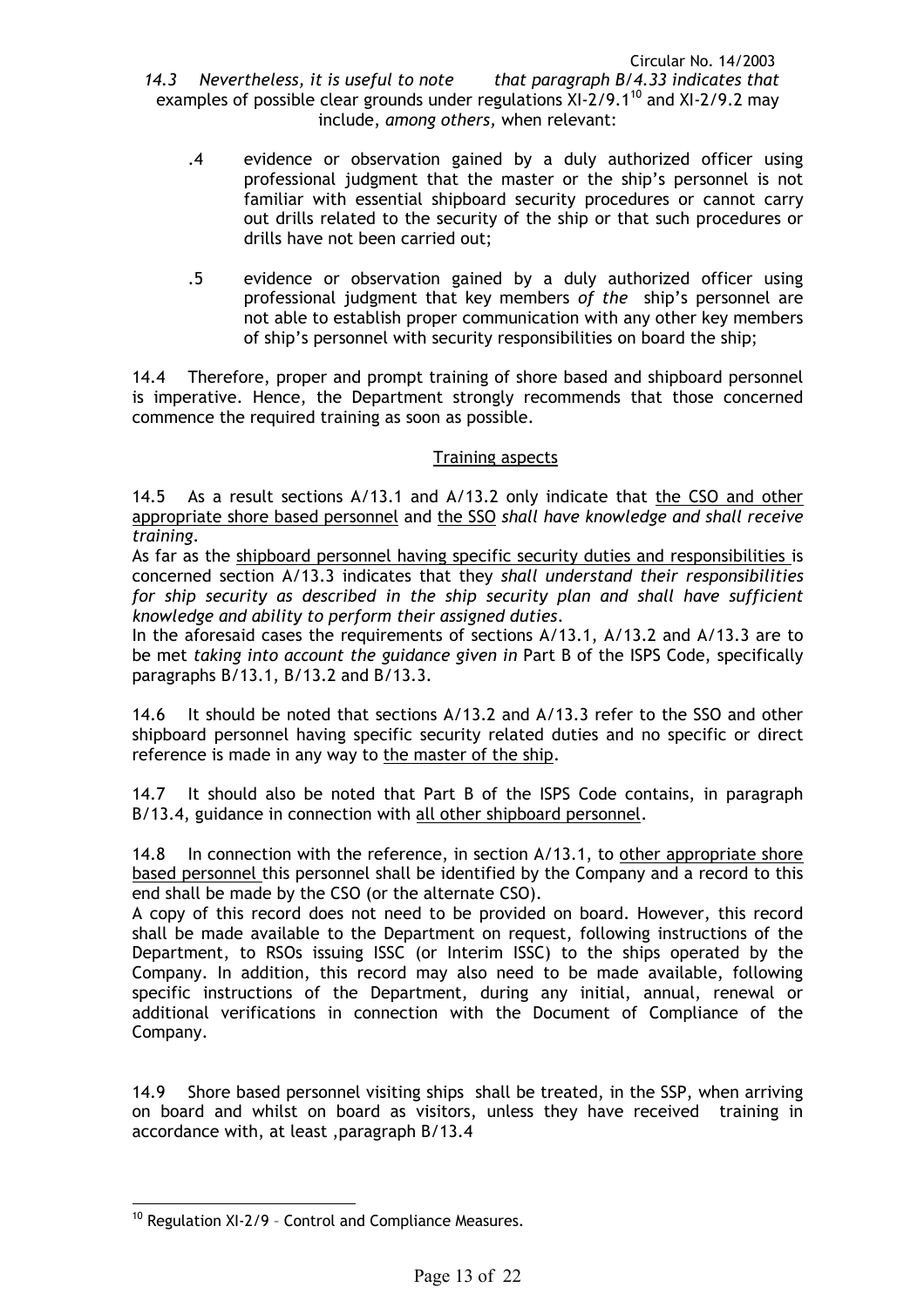14.11 The following table summarises the Department's minimum recommended training requirements for the shore based personnel of the Company and of the shipboard personnel of any ship operated by the Company:

| Person                                         | <b>Recommended Training Requirements</b>        |
|------------------------------------------------|-------------------------------------------------|
| <b>CSO</b>                                     | Section A/13.1 and paragraph B/13.1             |
| Alternate CSO                                  | Section A/13.1 and paragraph B/13.1             |
| Shore based personnel                          | Section A/13.1 and paragraph B/13.1             |
| assigned security related duties               |                                                 |
| Other shore based personnel visiting ships     | Paragraph B/13.4                                |
| Other shore based personnel not visiting ships | Paragraphs B/13.4.1 only                        |
| Master                                         | Section A/13.2 and paragraphs B/13.1 and B/13.2 |
| <b>SSO</b>                                     | Section A/13.2 and paragraphs B/13.1 and B/13.2 |
| Alternate SSO                                  | Section A/13.2 and paragraphs B/13.1 and B/13.2 |
| Shipboard personnel                            | Section A/13.3 and paragraphs B/13.3            |
| having specific security related duties        |                                                 |
| Other shipboard personnel                      | Paragraph B/13.4                                |

14.12 In addition, the CSO, the alternate CSO, shore based personnel assigned to carry out internal audits of SSPs, should also have knowledge to carry out and document internal audits.

14.13 The Department recognises that, at the initial stages of the implementation of the special measures to enhance maritime security, it may not be possible to train all shore based and shipboard personnel to the recommended standards. However, the Department expects Companies to ensure that personnel, ashore and on board, receives adequate training to reasonably perform, at the initial stage, their assigned duties in order to avoid ships being delayed, detained or expelled from port on account of inadequate training or failure to understand or perform their assigned duties or responsibilities.

Companies are expected to understand that this approach is intended for the initial stages of implementation on the 1 July 2004 and thus it will have a very short and finite life. Therefore, Companies are expected to develop and implement plans, which ensure, at least, the adequate training of shipboard personnel, including those who may relieve person, who may be serving on board prior or after 1 July 2004.

## Training methods and training establishments

14.14 It is up to each Company to decide how to train (i.e. the method of training such, as for example, classroom training at a training establishment, in house training ashore or on board, self training using selected training material or computer based or video training programmes) the CSO, the alternate CSO, and its shore-based personnel, the Master, the SSO, the alternate SSO and the shipboard personnel.

14.15 However, in this respect, the Department deams it advisable, if a Company is to use training establishments or trainers, to consider, in addition to required training skills: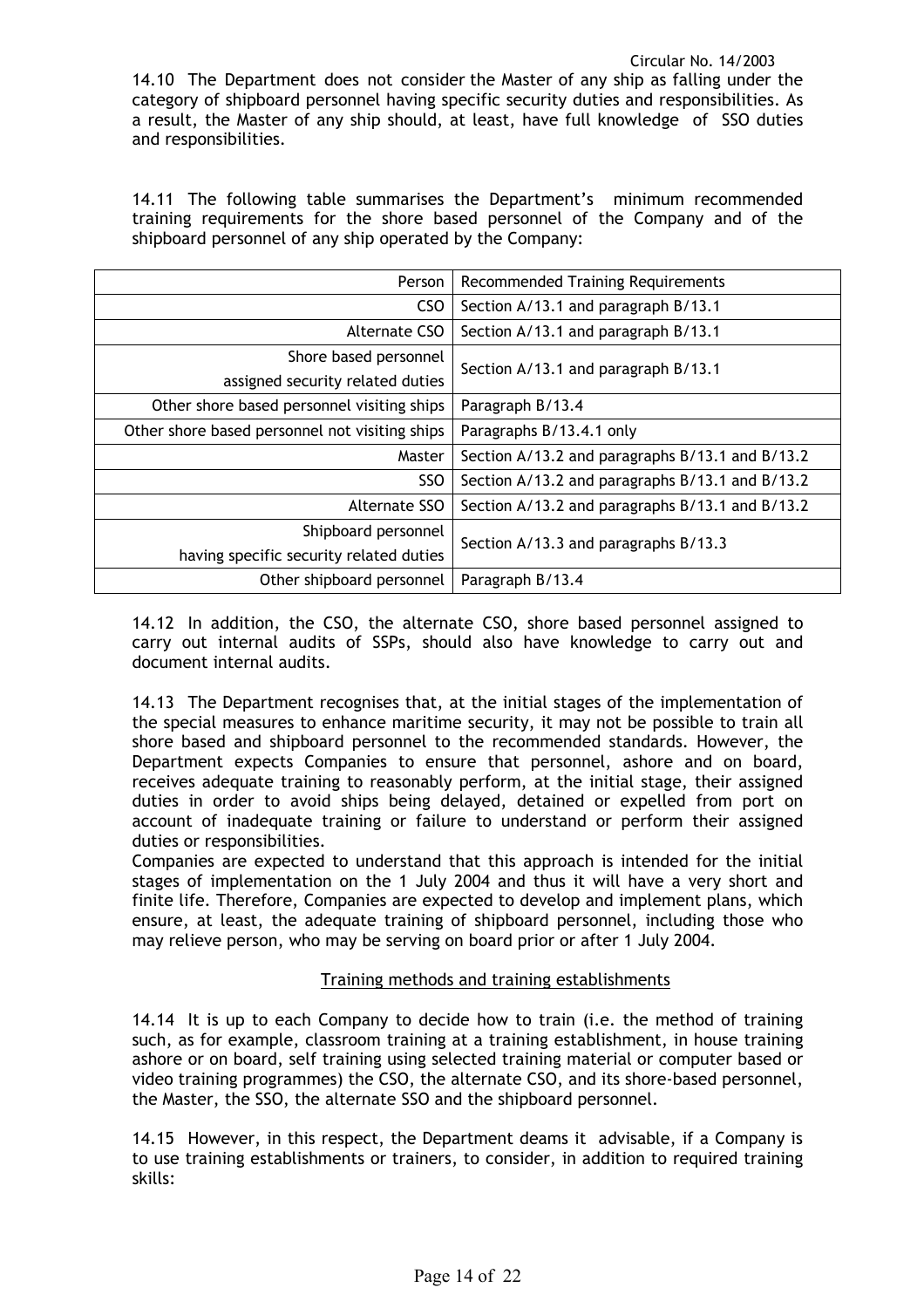- *(1) their expertise in relevant aspects of security;*
- *(2) their knowledge of ship and port operations, including knowledge of ship design and construction;*
- *(3) their knowledge of the requirements of chapter XI-2 and of the ISPS Code and relevant national and international legislation and security requirements;*
- *(4) their knowledge of current security threats and patterns;*
- *(5) their knowledge on recognition and detection of weapons, dangerous substances and devices;*
- (6) their knowledge on recognition, on a non-discriminatory basis, of characteristics and behavioural patterns of persons who are likely to threaten security;
- (7) their knowledge of techniques used to circumvent security measures; and
- (8) their knowledge of security and surveillance equipment and systems and their operational limitations.

14.16 Furthermore, if the Company considers conducting training courses tailor-made to the Company (e.g. in-house shore or shipboard based training using external trainers), the Company concerned should also consider the following with regard to the external trainers :

- *(1) their capability to assess the likely security risks that could occur during ship and port facility operations including the ship/port interface and how to minimise such risks;*
- *(2) their ability to maintain and improve the expertise of their personnel;*
- *(3) their ability to monitor the continuing trustworthiness of their personnel; and*
- *(4) their ability to maintain appropriate measures to avoid unauthorized disclosure of, or access to, security sensitive material.*

14.17 The criteria set out in the preceding paragraphs also provide a guide which can be used in developing or conducting in-house shore based or shipboard training or in selecting training material (e.g. computer based training programmes or video training programmes).

14.18 The IMO is in the process of developing IMO Model Courses<sup>11</sup> for CSO, SSO and for Port Facility Security Officers (PFSOs). The relevant course outlines and course frameworks have been developed and agreed<sup>12</sup> during the 34th session of the IMO Sub-Committee on Standards of Training and Watch keeping (the STW Sub-Committee). The course outlines and course frameworks have been developed in such a way to provide, for the benefit of those concerned, the necessary information in selecting appropriate training programmes and may also be used in designing and delivering appropriate training programmes.

 $\overline{a}$  $11$  The IMO Model Courses are expected to be published in September 2003 at the earliest.

 $12$  Document STW 34/WP.4 refers. A copy of this document may be obtained from the Department.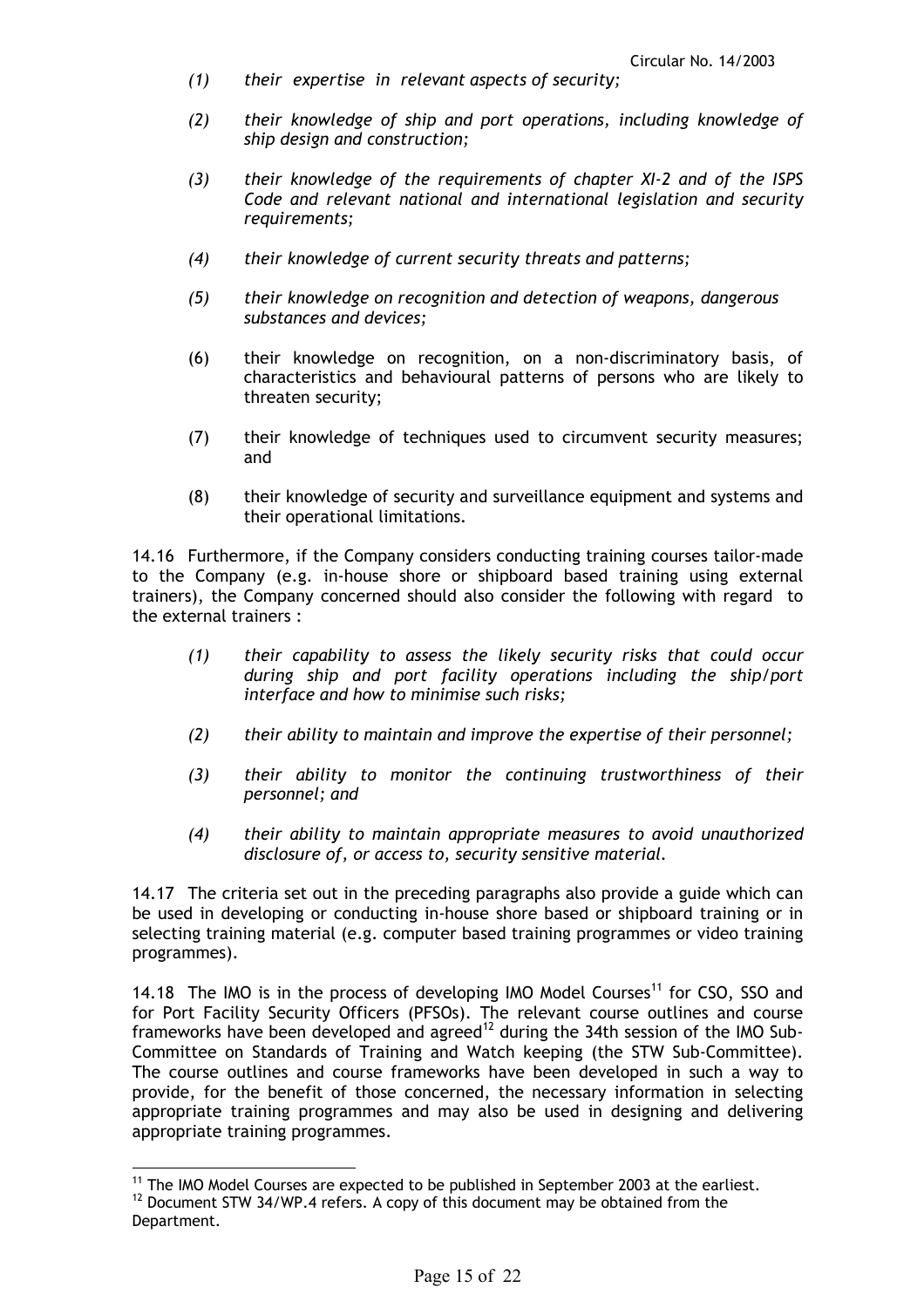## Certification of training and verification aspects

14.19 Sections A/13.1 and A/13.2 indicate that the CSO and other appropriate shore based personnel and the SSO *shall have knowledge and shall receive training*. As far as the shipboard personnel having specific security duties and responsibilities is concerned section A/13.3 indicates that they *shall understand their responsibilities*  for ship security as described in the ship security plan and shall have sufficient *knowledge and ability to perform their assigned duties*.

14.20 Sections A/13.1, A/13.2 and A/13.3 do not indicate that the person concerned (or the master of any ship) shall attend an approved training programme or shall hold a certificate or other form of documentary evidence issued by a Contracting Government.

14.21 With respect to the 1 July 2004, the Department does not, at this stage require those involved with the implementation of the required security measures and procedures, to hold documentary evidence issued by a Contracting Government attesting their training and qualifications in this respect.

14.22 The Maritime Safety Committee of IMO, at its seventy-seventh session, issued MSC/Circ. 1097, copy of which is attached, on Guidelines Relating to the Implementation of SOLAS Chapter XI-2 and the ISPS Code which states:

*"19 As an interim measure, the Committee recommended that the ISSC be accepted as prima facie evidence that training has been conducted in accordance with the ISPS Code. The flag State was responsible for deciding how that training was to be conducted, and if any additional certification was required. If a port State control inspection detected a lack of training, further action could be taken. It was anticipated that States would develop and introduce further measures after 1 July 2004, which may include the introduction of individual certificates or other documentary evidence of training."* 

14.23 The intention of the Department is to require, at the stage of the initial verification (and of any subsequent verification), a verification of the fact that those involved *have the required knowledge and have received appropriate training*.

14.24 For the purpose of determining whether they have the *required knowledge*, the following two key questions have to be satisfactorily answered:

- (1) whether, those concerned, understand their responsibilities for ship security as described in chapter XI-2 and the ISPS Code and in the ship security plan; and
- (2) whether they have sufficient knowledge and ability to perform their assigned

duties.

14.25 In considering the specific issue of whether they *have received appropriate training* documentary evidence of any training attended or any training carried out (including training done during the implementation process or as a result of internal audits or during drills and exercises) will be cited.

14.26 Documentary evidence indicating that a person attended a training programme will be considered on the basis of its merits. In ascertaining the merits, broadly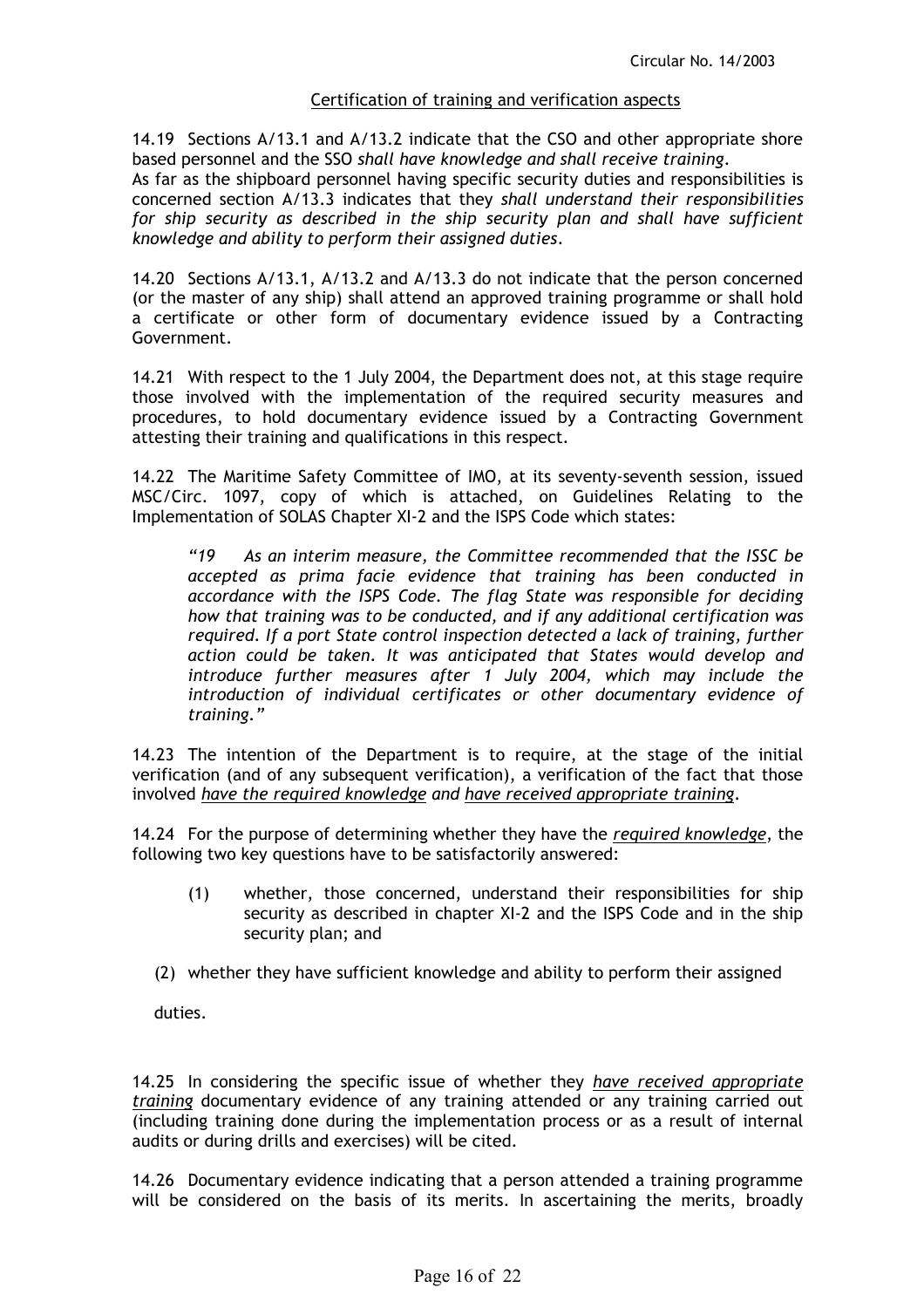speaking and in addition to relevant quality and quality control criteria, the following questions will be addressed:

- (1) whether the training establishment or the trainers in question meet the criteria set out in paragraphs [14.16] and [14.17] above;
- (2) whether the training programme in question has been based and meets either the IMO Model Courses or the agreed course outlines and course frameworks; and
- (3) the methodology used in ascertaining that the required level of knowledge has been acquired.

14.27 Documentary evidence attesting or indicating that a person has attended a training programme approved or accepted by a Contracting Government, which is also a Party to the STCW 78 as amended and is on the "White List", as meeting the requirements of chapter XI-2 and the ISPS Code (or is in accordance with the relevant IMO Model Courses or has been based on the course outlines and course frameworks agreed by the STW Sub-Committee) are very useful and provide an advantage in this process.

However, such documentary evidence will only be considered as evidence that appropriate training has been received and will not exempt those concerned from being examined on the two questions set out above during the initial (or subsequent) verification process.

In this respect, at this stage, the approach of Contracting Governments, on the issue of approving or accepting various training programmes, is uncertain.

14.28 At this stage, no advice can be offered on the attitude of Contracting Governments vis-à-vis training when they exercise control and compliance measures on the basis of the provisions of regulation XI-2/9 on Control and Compliance Measures.

## 15 Recognised Security Organisations

15.1 The Department is currently examining whether the various classification societies presently authorised to act on behalf of the Government of the Republic of Cyprus as recognised organisations meet, to our satisfaction, the guidance on Recognised Security Organisations (RSOs) provided in paragraph B/4.5 of the ISPS Code, in the draft EU Regulation, in the Maritime Safety Committee circular MSC/Circ. 1074, as well as certain additional requirements we consider necessary for reasons of national security.

15.2 In this respect, it is noted that we will consider for authorisation only those classification societies which are named in European Commission Decisions 96/587/EC, 98/295/EC and 98/403/EC made under the European Commission Directive 94/57EC as amended.

15.3 It is not envisaged that other organisations or legal entities will be considered for recognition and authorisation as RSOs.

15.4 It is anticipated that various conditions will be imposed in the instrument of authorisation of each RSO. These are currently under development and will include,interalia actions to be taken during the review and approval of ship security plans (e.g. in connection with the ship security assessment), during the verification process (initial, intermediate and renewal verifications) for the issue of the International Ship Security Certificate (ISSC), during the process for the issue of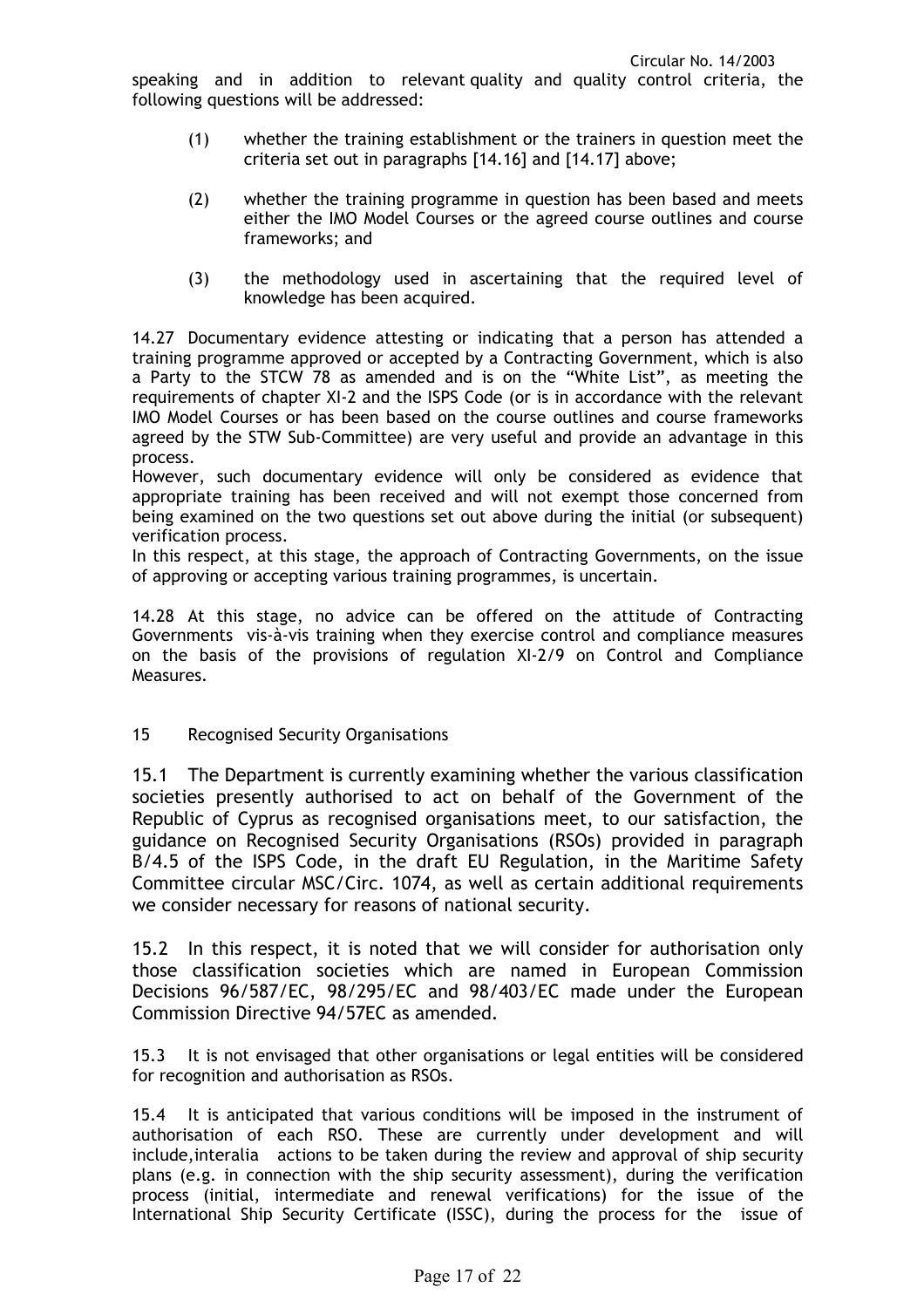Interim International Ship Security Certificate (Interim ISSC), during port State control inspections, when other States make requests for information in connection with Cyprus ships and during change of flag. These conditions will be made available for the information of ships and Companies.

#### 16 Issue of the first International Ship Security Certificate & Failures or Suspensions of Security Measures

16.1 The Maritime Safety Committee of IMO, at its seventy-seventh session, issued MSC/Circ. 1097, copy of which is attached, on Guidelines Relating to the Implementation of SOLAS Chapter XI-2 and the ISPS Code which states:

"Issue of the International Ship Security Certificate

- *10 The Committee concluded that a certificate should only be issued:* 
	- *.1 when the ship has an approved ship security plan (SSP); and*
	- *.2 there is objective evidence to the satisfaction of the Administration that the ship is operating in accordance with the provisions of the approved plan.*

*11 Certificates should not be issued in cases where minor deviations from the approved plan or the requirements of SOLAS chapter XI-2 and part A of the ISPS Code exist, even if these deviations do not compromise the ship's ability to operate at security levels 1 to 3."* 

## *"Verification of Security Systems*

*29 In considering the question of how detailed the verification of security systems would have to be, the Committee confirmed that for all technical equipment, specified in the SSP, 100% verification was necessary, while for all operational (non-technical) security measures, a sample audit would be sufficient, to the level necessary for the auditor to verify the whole operating system."* 

## *"Subsequent failures or suspensions*

*12 Any subsequent failure of security equipment or systems, or suspension of a security measure that compromises the ship's ability to operate at security levels 1 to 3 have to be reported immediately, together with any proposed remedial actions, to the Administration or the RSO, if the ISSC was issued by an RSO, and the appropriate authorities responsible for any port facility which the ship is using, or the authorities of any coastal State territorial seas the ship has indicated its intention to transit and instructions requested.* 

*13 Any failure of security equipment or systems, or suspension of a security measure that does not compromise the ship's ability to operate at security levels 1 to 3 have to be reported without delay to the Administration or the RSO, if the ISSC was issued by an RSO, and if so decided by the Administration, for their consideration with details of the equivalent alternative security measures the ship is applying until the failure or suspension is rectified together with an action plan specifying the timing of any repair or replacement.*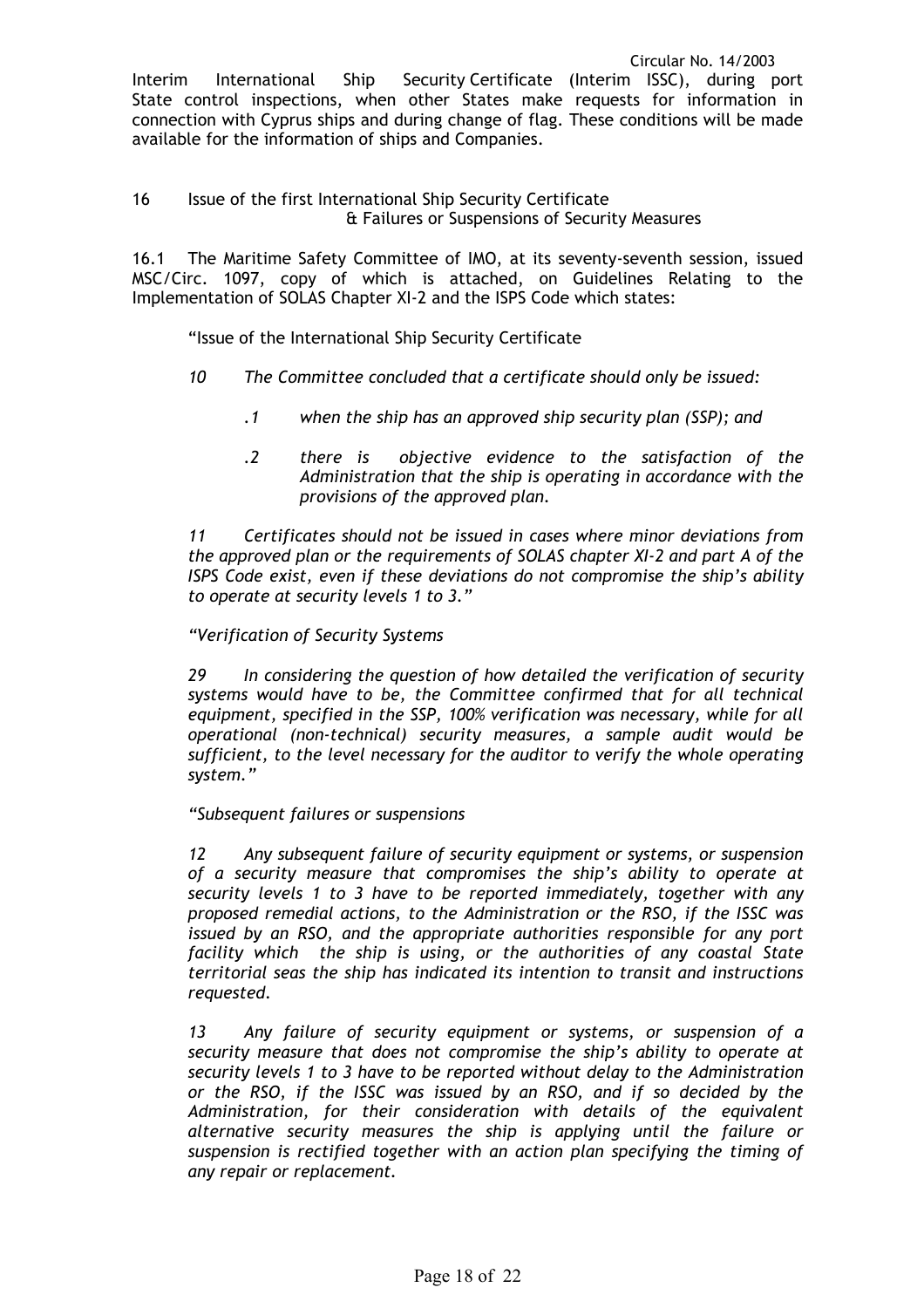*14 The Administration or the RSO, if the ISSC was issued by an RSO, and if so decided by the Administration, may approve the alternative security measures being taken and the action plan, require amendments to such measures, require additional or alternative measures, speedier repair or replacement or take other appropriate action.* 

*15 The International Ship Security Certificate should be withdrawn or suspended if:* 

- *.1 the alternative security measures are not, in fact, in place; or*
- *.2 an approved action plan has not been complied with.*

*16 Company and Ship Security Officers and Administrations should be aware of the possible cumulative effect of individual failures or suspensions which could impair the ship's ability to operate at security levels 1 to 3."*

17 Other aspects of the amendments

 $\overline{a}$ 

#### *Automatic Identification Systems (AIS)*

17.1 As a result of the amendments to regulation V/19.2.4, ships constructed before 1 July 2002 engaged on international voyages, other than passenger ships and tankers, *of 300 gross tonnage and upwards but less than 50,000 gross tonnage,* are required to fit an automatic identification system (AIS) *not later than the first safety equipment survey13 after the 1 July 2004 or by 31 December 2004, whichever occurs earlier*.

17.2 The Department advises and strongly urges those concerned to make the necessary arrangements to obtain and fit AIS on the ships with the characteristics mentioned above as soon as possible and in any case not later than the due date. As a result of the shortening of the period of compliance, which was previously extending up to 1 July 2007, it should be anticipated that the demand for AIS will increase considerably.

17.3 In the light of the political imperatives which dictated the specific amendment, the Department will not be able to consider applications for any "postponement".

#### Ship's Identification Number

17.4 The existing regulation XI/3 (which is renumbered as regulation XI-1/3) is being amended to require the permanent marking, externally and internally, of the ship's identification number14 (commonly known as the IMO number) on *all passenger ships of 100 gross tonnage and upwards and on all cargo ships of 300 gross tonnage and upwards*.

*The ship's identification number shall be permanently marked:* 

<sup>13</sup> The first safety equipment survey means the first annual survey**,** the first periodical survey or the first renewal survey for safety equipment, whichever is due first after 1 July 2004 and, in addition, in the case of ships under construction, the initial survey.

 $14$  Refer to the IMO Ship Identification Number Scheme adopted by IMO with Assembly Resolution A.600(15). The ship's identification number consist of the prefix IMO followed by the seven (7) digit number allocated to each ship by Lloyd's Register of Shipping and appearing in the Register of Ships published by Lloyd's Register of Shipping. See also paragraph 28 of MSC/Circ. 1097.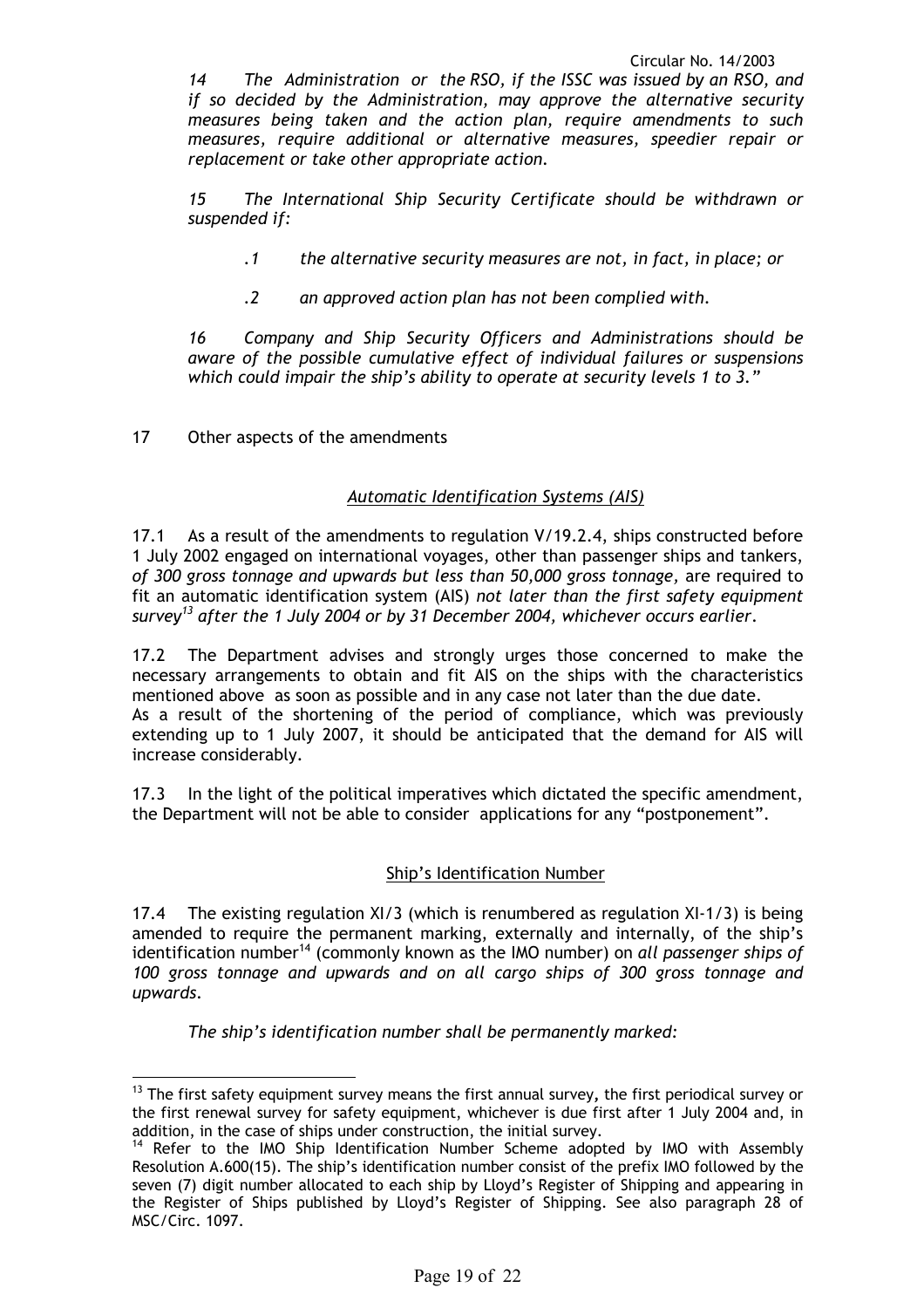- (1) *in a visible place either on the stern of the ship or on either side of the hull, amidships port and starboard, above the deepest assigned load line on either side of the superstructure, port and starboard or on the front of the superstructure or, in the case of passenger ships, on a horizontal surface visible from the air* (the external marking)*; and*
- (2) *in an easily accessible place either on one of the end transverse bulkheads of the machinery spaces, as defined in regulation II-2/3.30, or on one of the hatchways or, in the case of tankers, in the pumproom or, in the case of ships with ro-ro spaces, as defined in regulation II-2/3.41, on one of the end transverse bulkheads of the ro-ro spaces*  (the internal marking)*.*

17.5 Details on how the permanent marking shall be done, on ships constructed of steel, are provided in regulation XI-1/3.5.1 to XI-1/5.3.

17.6 Regulation XI-1/3.5.4 indicates that with respect to *ships constructed of material other than steel or metal*, the Administration shall approve the method of marking the ship identification number. The Department does not intend to issue any general guidance on the marking of the ship's identification number of ships constructed of material other than steel and will deal with this issue on a case-by-case basis. As a result, those concerned should refer the matter to the Department indicating the materials from which the ship in question is constructed and their proposals as to how to mark the ship's identification number for the Department's consideration.

17.7 *For ships constructed before 1 July 2004,* the requirements for permanent marking of the ship's identification number *shall be complied with not later than until the first scheduled dry-docking of the ship after 1 July 2004.*

For ships constructed on or after 1 July 2004 the requirements shall be complied with on the date of delivery of the ship.

17.8 For ships constructed before 1 July 2004, the Department urges those concerned to permanently mark the ship's identification number, as required by regulations XI-1/3.4 and XI-1/3.5, on the first opportunity as soon as possible and not to await *the first scheduled dry-docking of the ship after 1 July 2004.*

17.9 The Department has been using, since July 1994, as the official number of ships, aside those registered on the basis of a bareboat charter, the IMO ship's identification number.

Although it would have been reasonable to assume that the vast majority of ships, aside those registered on the basis of a bareboat charter, already comply with the internal marking requirements, it has been noted that in a number of cases, when the official number was marked on the ship, the IMO prefix was omitted.

17.10 The Department is in the process of revising and updating the guidance in connection with the Ship's Carving and Marking, required by section 8 of the Merchant Shipping (Registration of ships Sales and Mortgages) Laws, 1963 to 2000 (the Law) so as reflect the internal marking requirements.

17.11 In view of the fact that various Contracting Governments and various regional MOUs on Port State Control, will require ships calling at their ports to bear the required identification and marking, the following arrangements have to be made for the marking of ships constructed before 1 July 2004:

(1) Ships for which the Ship's Carving and Marking Note will be issued on or after 1 January 2004, either as a result of permanent registration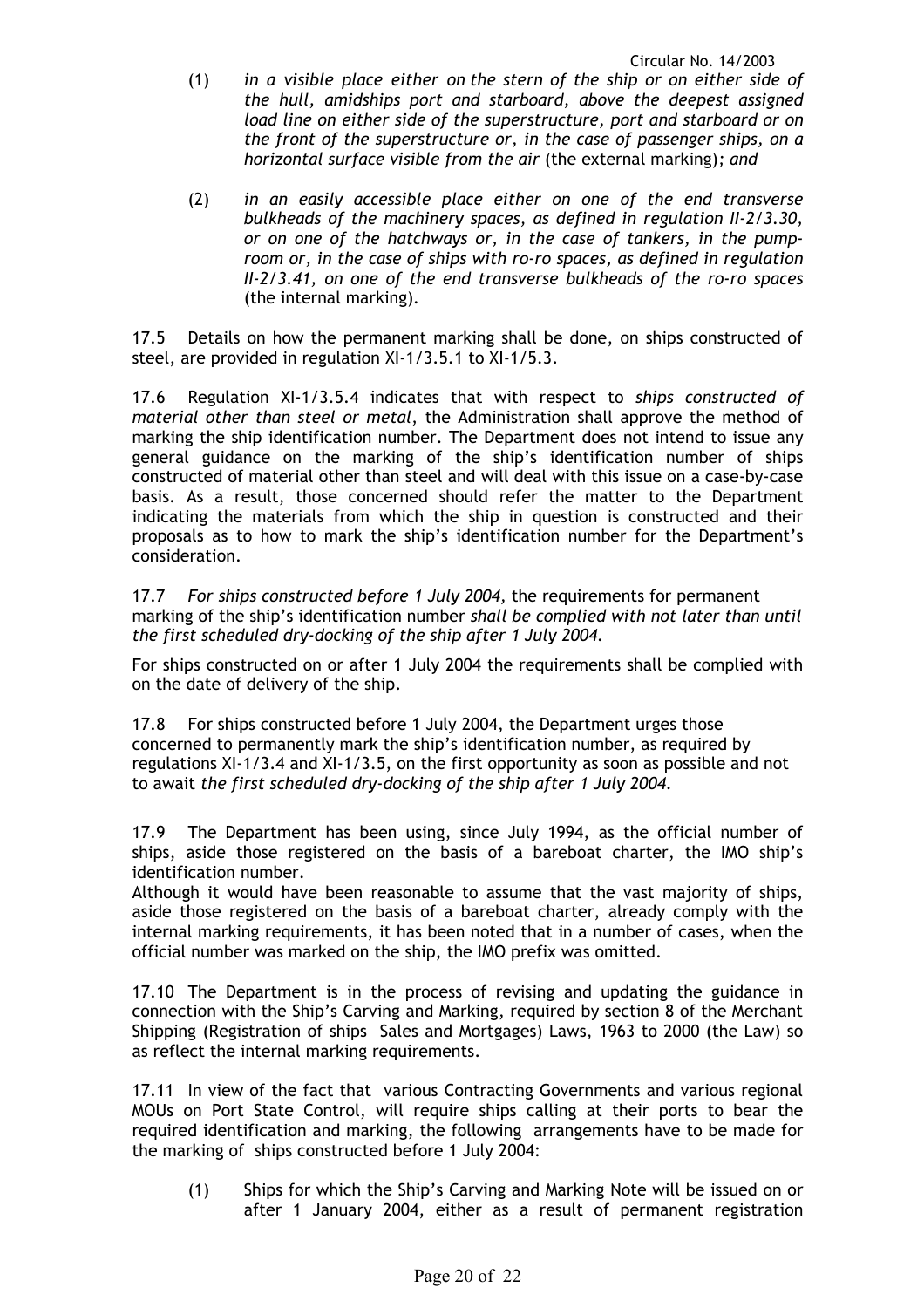following a provisional one, or as a result of re-registration of a previously registered ship, or as a result of change of name or register tonnage

- (2) Ships which will start flying the Cyprus flag on the basis of bareboat charter registration on or after 1 January 2004;
- (3) Ships flying the Cyprus flag on the basis of a bareboat charter registration for which the period of their parallel registration will be renewed on or after 1 January 2004; and
- (4) Ships flying the Cyprus flag on the basis of bareboat charter registration, other than those referred to under (2) and (3) above, which will change name on or after 1 January 2004.

## Continuous Synopsis Record

17.12 A new regulation, regulation XI-1/5, is being added to the existing chapter XI (which is renumbered as chapter XI-1) requiring *every ship to which chapter I applies* to be provided with *a Continuous Synopsis Record* (CSR).

17.13 The format of the CSR is expected to be discussed and agreed at the twentythird regular session of the Assembly of IMO which will be held between the 24 November and the 6 December 2003.

17.14 Following the agreement of the format of the CSR, the Department will initiate the preparation and issue of the CSR for each ship which will be flying the flag of the Republic of Cyprus. The Department anticipates that the CSRs will be posted at the end of March 2003. In this respect the Department urges Companies to review the details (in particular the registered address of the Company and the address from which the Company carries out safety management activities) which have been communicated to the Department and in case have occurred, which inadvertently have not been notified to the Department, to inform the Department as soon as possible.

17.15 The Department notes that with respect to ships which already fly the flag of the Republic of Cyprus, no application needs to be submitted requesting the issue of the CSR.

These will be issued by the Department otherwise and will be forwarded, unless each Company, advises the Department, to the registered address of each registered owner or registered bareboat charterer.

In case any Company wishes the CSRs for the ships it operates to be sent to them, the Company concerned should inform the Department accordingly and should indicate the names of the ships in question and their respective call signs. In such a case the Company concerned shall make the necessary arrangements for the collection of the CSRs from the Head Office of the Department.

#### Ship security Alert system

17.16 In accordance with Regulation XI-2 /6, all ships shall be provided with a ship security alert system as per the time schedule, indicated in the above mentioned regulation. One MSC resolution and one MSC circular have issued, Resolution 147(77), MSC/Circ:1072, copy of which are attached, on Performance Standards for a Ship Security Alert system and on Guidance on Provisions of Ship Security Alert systems.